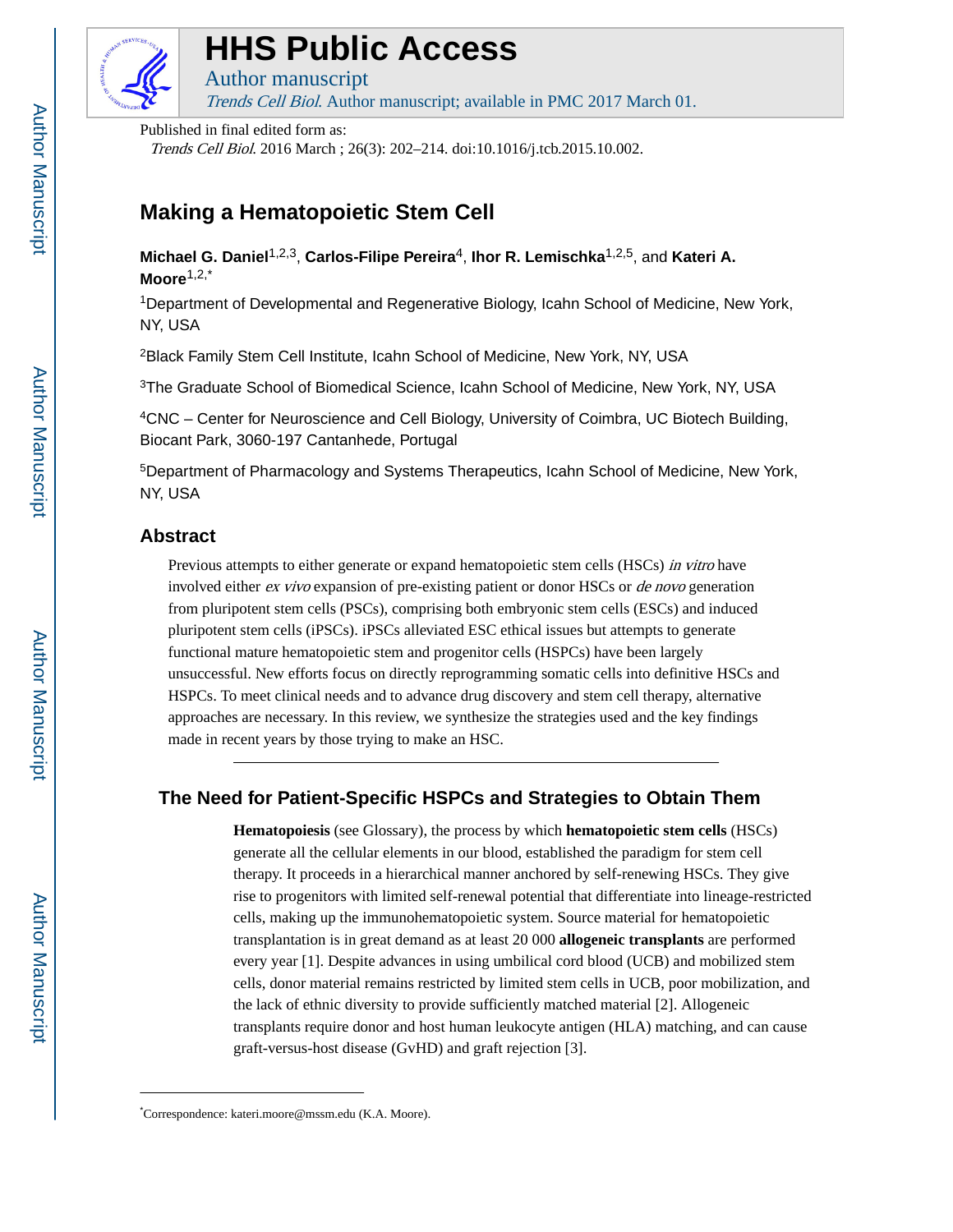To overcome the aforementioned challenges, some studies have sought to expand HSPC numbers in vitro through the expansion of ex vivo HSPCs with small molecules. Success has been reported using SR1, UM171, and valproic acid [4–6]. Although small molecules have demonstrated utility in somatic cell **reprogramming** strategies such as fibroblasts to cholinergic neurons and others, their use with hematopoietic cells is still limited [7,8]. Despite their ease of optimization experimentally, various side effects have been reported when using small molecules [9,10], and there remain limitations in both the overall function of the expanded HSPCs and who can be treated with them. For these reasons, alternative sources of transplantable allogeneic and patient-specific HSCs are required.

A paradigm shift in stem cell biology – and the beginning of the field of regenerative medicine –occurred when Yamanaka and Takahashi reprogrammed somatic cells to iPSCs using four **transcription factors** (TFs) [11,12]. Further understanding of transcriptional control in a number of different cell types [13] has expanded the use of TFs to directly change somatic cell fates without going through pluripotency [14,15]. Indeed, progress has been made in reprogramming fibroblasts to other cell types such as monocyte-like progenitor cells, macrophages, and angioblast-like progenitor cells, among others [16–29], but few attempts have been made at reprogramming somatic cells into a stem cell with the degree of multipotency that an HSC possesses [30]. This possibility makes the *de novo* generation of HSCs from patient-specific cells a major goal of regenerative medicine: patient cells would be harvested, genetically corrected, reprogrammed, expanded in vitro, and used for **autologous HSC transplant** [31,32]. Having these cells to study in vitro would also permit drug discovery for a range of different disorders and allow insights into the transcriptional control of hematopoiesis (Figure 1).

After decades of research, differentiating PSCs into engraftable multilineage HSCs has largely been unsuccessful [33]. Multiple studies, however, bring us much closer to such a coveted feature of regenerative stem cell biology (Table 1), which is the focus of this review. Moreover, advances in 'omics' technology and the direct conversion of somatic cells to an HSC state may soon make this aspect of regenerative stem cell biology a viable option.

#### **Differentiating ESCs and iPSCs to Bona Fide Definitive HSCs**

The first endeavors to generate HSCs and other progenitor cells *in vitro* arose from PSC hematopoietic differentiation [34,35]. Efforts using PSCs, however, have not yielded robust results because of limited **multilineage long-term engraftment** potential [36,37]. It is thought that PSC-derived hematopoietic cells do not fully mature to an adult stage. These cells do not effectively give rise to cells of all lineages and fail to produce adult hemoglobin, nor do they home to the bone marrow effectively.

#### **Recapitulating Hematopoietic Development with PSCs**

Potential HSCs were first seen in vitro emerging from embryoid bodies (EBs) via ESC differentiation upon cytokine supplementation [37,38]. Later efforts focused on recapitulating embryonic hematopoietic development by differentiating PSCs. PSCs can now be differentiated into **hemogenic endothelium (HE)**, the progenitor cell population theorized to give rise to HSCs as part of an embryonic site of hematopoiesis called the aorta-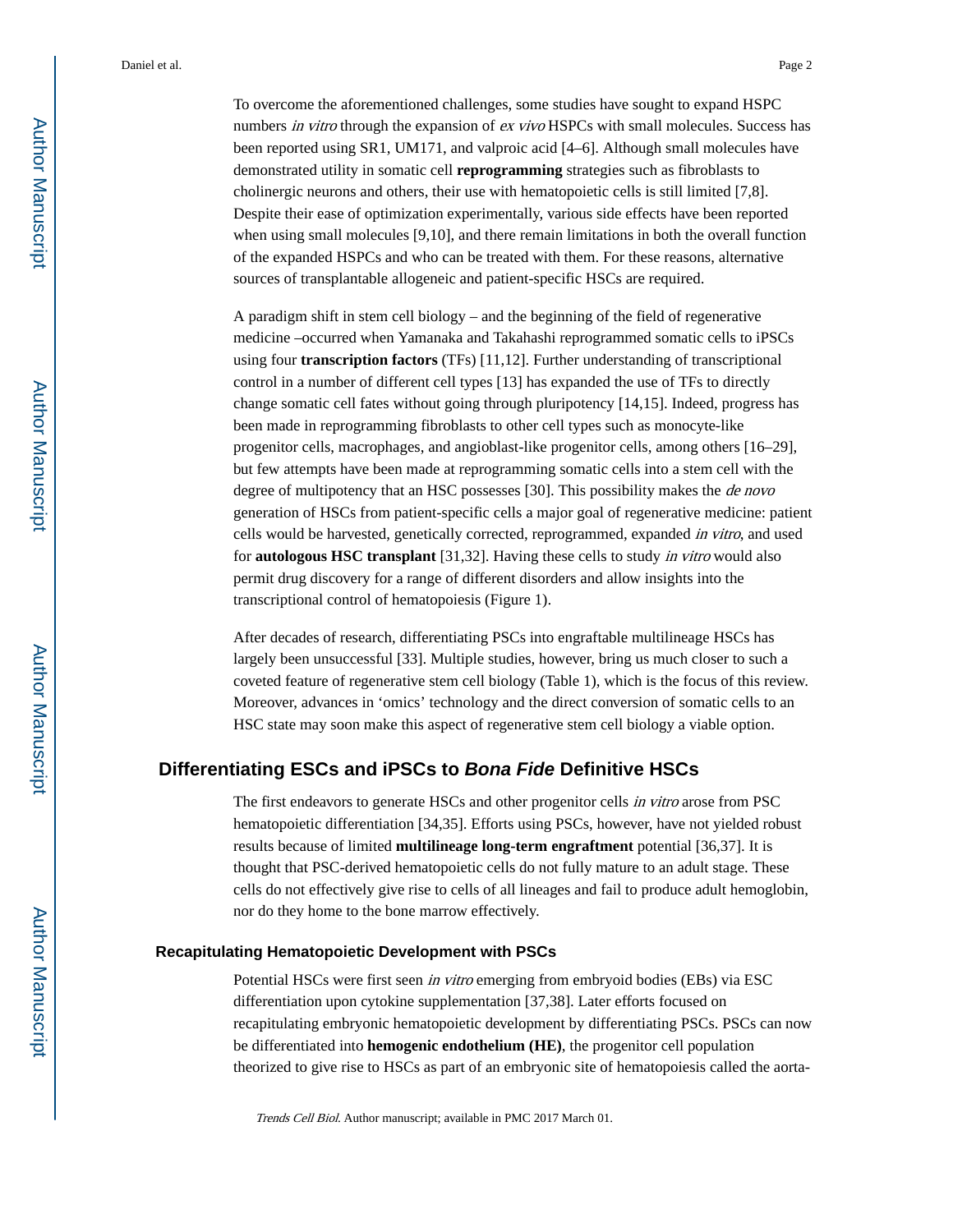gonad-mesonephros [39–42]. Recent data demonstrate that different populations of HE give rise to the primitive and definitive hematopoietic programs within these hematopoietic sites [43]. Primitive hematopoiesis emerges first during development, with cells possessing a transient nature and restricted potential (erythrocytes, macrophages, and megakaryocytes). By contrast, the definitive program contains HSCs that develop from HE via an endothelialto-hematopoietic transition (EHT) [44]. Runx1, among other TFs, is crucial for this early transition process [45]. These two programs are typically studied using T-lymphoid potential as a read-out [46], but this has been recently challenged because immune cells were found to emerge prior to definitive hematopoiesis [47]. Moreover, **hemangioblasts** (HBs) from mouse PSCs form through an HE precursor to reach the primitive program, complicating our ability to tease apart the different HE populations, and thus our ability to easily generate HSCs [48].

Recently, several groups have investigated using teratomas as sources of HSCs. Teratomas contain tissues from all three germ layers, suggesting that they would also contain cells with inductive signals of the hematopoietic niche to induce formation of HSCs. Human iPSCs injected into immunocompromised mice generated teratomas that contained hematopoietic cells. HSPCs isolated from these teratomas could be serially transplanted and restore the hematopoietic system of immunocompromised mice [49]. iPSCs derived from Lnk−/− mice have high hematopoietic potential. This adaptor protein is normally expressed in hematopoietic progenitors and inhibits c-Kit-mediated proliferation, regulating expansion and function of hematopoietic progenitors [50]. Therefore, removal of Lnk will increase the yield of hematopoietic cells in this strategy, and also possibly permit further study into the mechanisms of Lnk signaling to control hematopoietic progenitor expansion from HSCs.  $\text{Lnk}^{-/-}$  iPSCs, engineered to express the common gamma chain protein, were used to induce teratomas from which HSPCs were isolated and used to correct X-SCID mice, which carried the common gamma chain mutation after transplantation [51]. These approaches are limited in their clinical use due to the risk of reforming teratomas, but provide a reproducible strategy to study the molecular mechanisms of various signaling pathways in HSC biology.

#### **Directed Differentiation of PSCs with TF Reprogramming**

Additional efforts with PSCs have looked to overexpression of critical hematopoietic TFs. The homeobox gene HoxB4 has multiple roles in hematopoiesis and was the first to be overexpressed [52]. Early attempts employed retroviruses to introduce HoxB4 ectopically into mouse embryonic stem cells (mESCs). After culture on OP9 stroma these cells were used to rescue lethally irradiated mice but primarily adopted a myeloid fate [53]. Inducible HoxB4 and OP9 co-culture also led to *in vitro* generation of HSPCs from mESCs (Figure 2). These precirculation yolk sac and ESC-derived progenitors possess multilineage engraftment potential in irradiated adult primary and secondary recipient mice. Long-term constitutive over-expression of HoxB4, however, eventually inhibits differentiation [54]. As a result of genomic integration of HoxB4, it is unlikely that this technique could be applied clinically; therefore, attempts have been made to package HoxB4 in adenovirus to avoid viral integration. Transient HoxB4 overexpression allows for HSPC generation from mouse iPSCs [55], but it remains unclear if the derived cells are capable of long-term engraftment. Inducible overexpression of Cdx4 (a TF involved in embryonic hematopoiesis through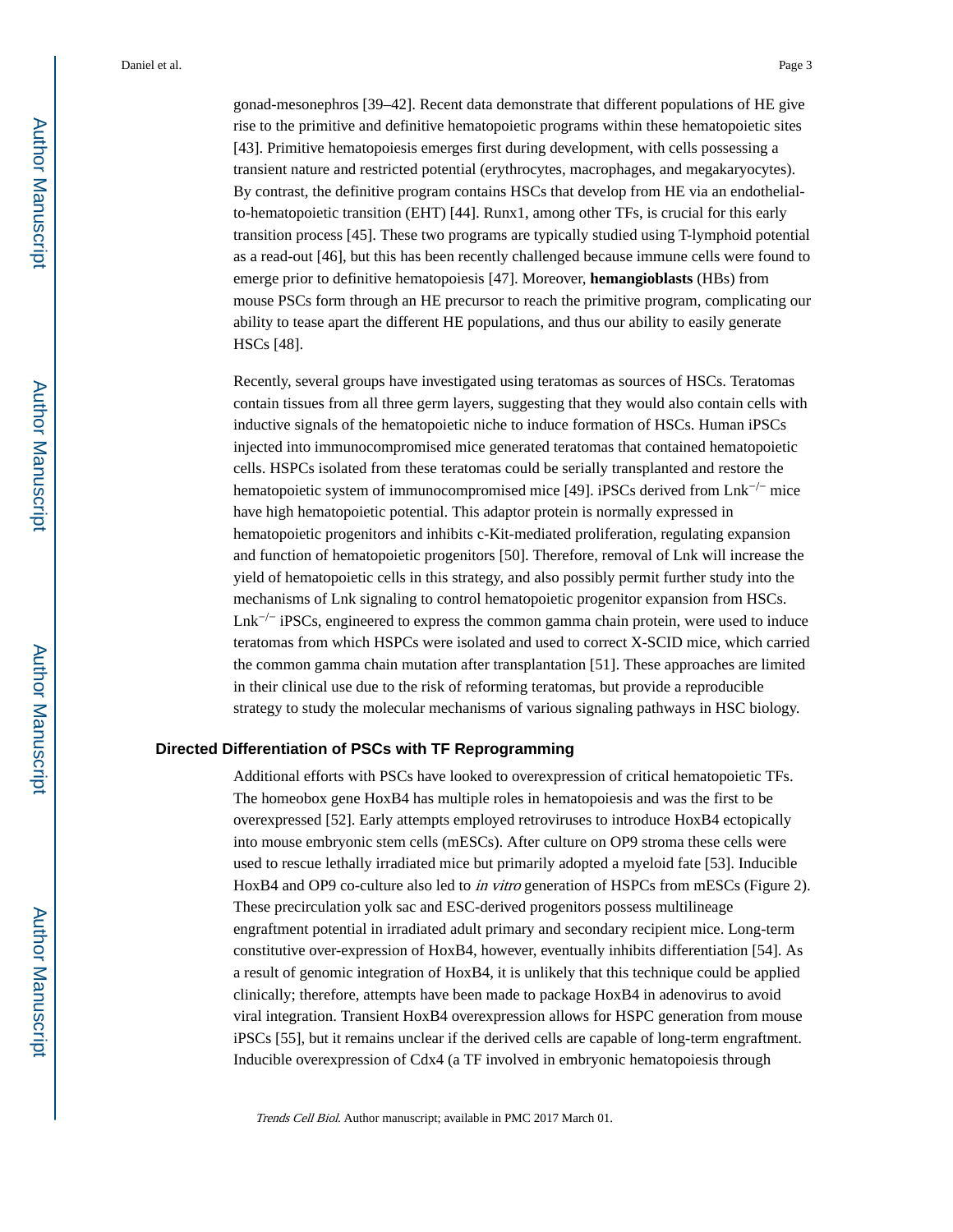activation of posterior Hox genes) alongside HoxB4 improved hematopoietic mesoderm specification as well as hematopoietic progenitor formation. The obtained HSPCs from this differentiation strategy can engraft more efficiently than strategies using only HoxB4 [56]. This finding demonstrates that the Cdx4–HoxB4 pathway is highly implicated in hematopoietic specification and formation, and its manipulation can potentially permit HSPC generation.

HOXB4 overexpression also leads to the generation of hematopoietic cells from human ESCs. Stable overexpression of HOXB4 permitted maintenance of cells in an undifferentiated state, and differentiation of these cells without cytokines demonstrated improved hematopoietic development. The addition of cytokines [stem cell factor (SCF), Fms-related tyrosine kinase 3 ligand (Flt3L), interleukin-3 (IL-3), IL-6, and granulocyte colony-stimulating factor (G-CSF)] that were previously established as important for hematopoietic expansion [57], however, further improved the yield of myeloid and monocytic colonies [58]. Despite this increased yield, another study found HOXB4 to be dispensable for hematopoietic development in human cells [59]. HOXB4 expression produces different effects in various cell types, and these effects depend on the timing of expression, amount of overexpression, and cellular environment. The apparent variability in HSPC function via HOXB4 reprogramming complicates our understanding of the role of HOXB4 in human hematopoiesis, and how to generate HSPCs capable of multilineage engraftment with this TF.

As a result of the difficulties with HoxB4, laboratories focused on other TFs as well as different hematopoietic cells derived from iPSCs, including lineage-restricted stem cells. Analysis of gene expression profiles revealed several underexpressed HSC-specific TFs in CD34+ CD45+ myeloid precursors as compared with CD34+CD38− UCB HSCs. Screening of these factors identified HOXA9, ERG, and RORA as genes capable of bestowing CD34+CD45+ myeloid precursors with self-renewal and differentiation potential, but no engraftment potential. Screening of the few cells that did engraft revealed SOX4 and MYB as necessary factors to confer engraftment capability (Figure 2). These cells were used for short-term engraftment of myeloid and erythroid lineages [60]. The identification of these factors shows a possible regulatory gene network important for hematopoietic programming and engraftment. The erythroid cells generated from this strategy could be expanded exponentially and produced adult hemoglobin. This approach, however, suffers from the inability to develop cells with long-term engraftment potential and to generate lymphoid cells.

To more closely follow developmental hematopoiesis, human iPSCs were differentiated into HE with modified mRNA overexpression for select combinations of TFs that confer different lineage potentials. With ETV2 and GATA2, HE develops with subsequent generation of myeloid-biased hematopoietic cells. Transduction using GATA2 and TAL1 yields HE that generates hematopoietic cells with erythro–megakaryocytic lineage potential [61], demonstrating the importance of HE for the generation of hematopoietic cells. The inability to use one TF cocktail to induce cells with multilineage myeloid and lymphoid potential remains and the cells do not engraft immunodeficient mice long term. Although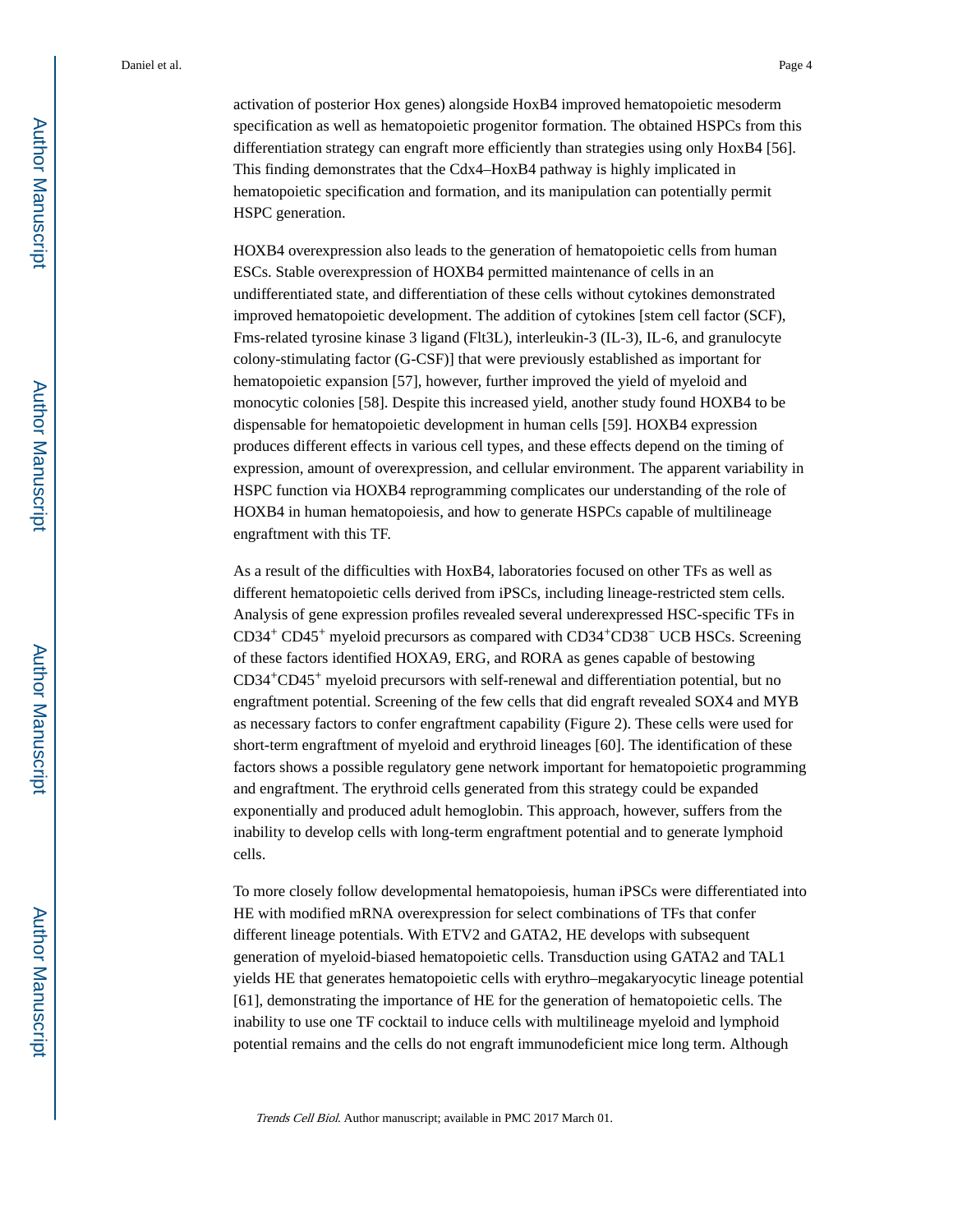these cells closely follow developmental hematopoiesis by going through an HE stage, the inability to produce fully functional mature HSCs remains.

Further focusing on developmental hematopoiesis brings other TFs into play. Several recent studies have revealed that Sox17 is crucial for HE development and definitive hematopoiesis by positively regulating NOTCH1 for both acquiring arterial fate as well as specifying HE that can undergo EHT via the Notch pathway [62–64]. Human PSC-derived HE with SOX17 overexpression forms semiadherent cell aggregates but gives rise to few hematopoietic progenitors, despite activation of several regulatory genes important in hematopoiesis. Upon release from SOX17 overexpression, however, these cells retain their hemogenic potential and give rise to many hematopoietic progenitors [65]. It remains unclear if these cells are capable of multilineage long-term engraftment. Other known TFs were shown to promote hematopoietic specification in PSCs. Overexpression of RUNX1a in EBs promoted hematopoietic commitment and definitive hematopoiesis, permitting hematopoietic progenitor cell generation. Upon RUNX1a overexpression, multiple mesoderm and hematopoietic genes are upregulated such as Brachyury and GATA2 [66]. SCL, a TF crucial for blood and endothelium specification from mesoderm during embryonic hematopoiesis, has an expression pattern that parallels hematopoietic specification in ESCs cultured with hematopoietic cytokines [57], and its overexpression increases hematopoietic specification even further. By contrast, SCL silencing substantially decreased the yield of hematopoietic progenitors [67].

All these TF studies in PSCs, although unable to generate HSPCs fully capable of multilineage engraftment, demonstrate the importance of several genes in hematopoiesis, and how their effects in overexpression studies are crucial for establishment of a hematopoietic program. Each study generates hematopoietic cells capable of various levels of function, demonstrating that a combination of several approaches and TFs could improve the function of the produced cells. Figure 2 presents a cartoon of the key studies with both mouse and human PSCs and Table 1 presents a synopsis of the various starting populations, factors, culture conditions, outcomes, and caveats to the technology.

#### **Reprogramming Somatic Cells to HSPCs**

Recent efforts have attempted to convert somatic cell fates without going through pluripotency [14], including studies to convert a somatic cell into the highly multipotent HSC. This section presents a synopsis of studies that have used pluripotency factors with hematopoietic TFs or miRNAs (Table 1, Figure 2).

#### **Inducing a State of Plasticity**

There is debate in the field as to whether introduction of pluripotency factors allows the induction of a plastic state such that, when alone or combined with other hematopoietic TFs and factors/culture conditions, HSPCs can be generated. It has been recently found, however, that when pluripotency factors are included in a reprogramming cocktail, a transient pluripotent intermediate is produced [68,69]. Whether or not a strategy attempts to avoid this stage, different studies have used pluripotency factors to make cell fate conversions more feasible with some success.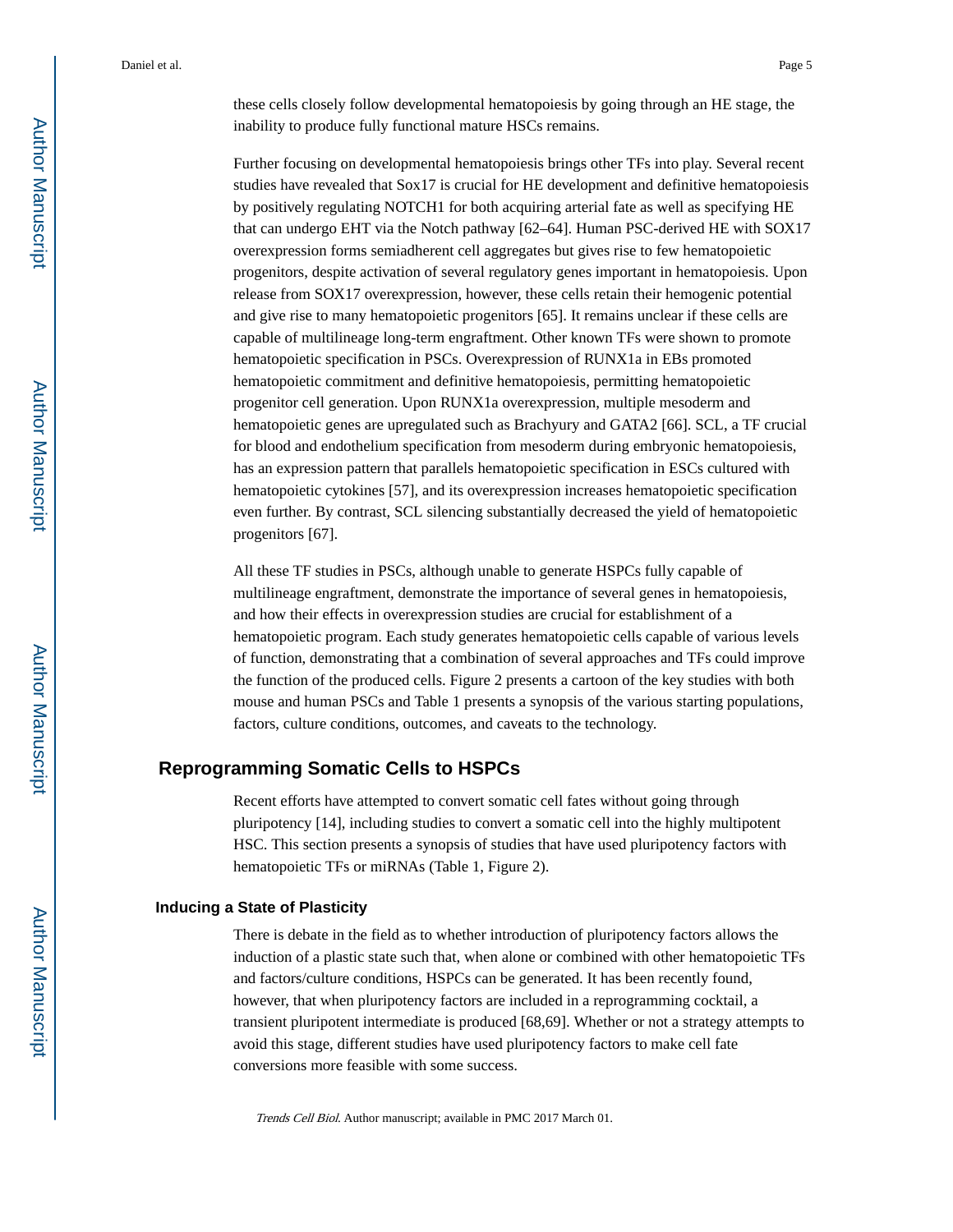Ectopic OCT4 overexpression and cytokine treatment generated CD45<sup>+</sup> cells from human dermal fibroblasts (HDFs). These cells gave rise to various hematopoietic colonies (granulocytic, erythrocytic, monocytic, and megakaryotic) [70]. This method, however, generates cells with limited self-renewal potential that cannot produce lymphoid cells. Furthermore, engraftment was limited to the site of injection of the reprogrammed cells, making full hematopoietic reconstitution unlikely. Short-term exposure of OCT4 overexpressing adult HDFs to reprogramming media (RM) induced a state of plasticity, revealing the importance of the relationship between factor overexpression and extracellular environment, which affects the fibroblast transcriptome [71]. There are caveats to this methodology, as the introduction of OCT4 could generate plastic intermediates that may contaminate HSPC populations with partially pluripotent cells that are potentially tumorigenic.

In addition to the extracellular environment, overexpression of particular miRNAs can promote reprogramming to HSPCs. Indeed, overexpression of SOX2 in human fibroblasts helped rapidly form  $CD34^+$  cells, while expression of miR-125b assisted with engraftment potential. This strategy uses in situ development of their partially reprogrammed cells, relying on the hematopoietic niche of the mouse to complete reprogramming [16]. The use of the pluripotency factor SOX2, however, has the same potential issues as OCT4 [70,71]. Both genes could cause the production of partially pluripotent intermediates during this indirect conversion process. Furthermore, the cells generated via SOX2 and miR-125b overexpression in the presence of the mouse hematopoietic niche led only to the engraftment of cells that give rise to macrophage and monocyte-like progenitors.

#### **Inducing a Developmental Program In Vitro**

Using mouse embryonic fibroblasts (MEFs) from double transgenic mice that label CD34<sup>+</sup> cells with H2BGFP [72] to screen for appropriate TFs revealed that Gata2, Gfi1b, cFos, and Etv6 overexpression can induce a hemogenic program, closely recapitulating hematopoietic development during embryogenesis. Close inspection of the reprogramming process identified a putative precursor to HE that exhibited a Prominin1+Sca1+CD34+CD45− cell surface phenotype and a global endothelial transcription program. Further culture led to the emergence of hematopoietic-like cells – possibly by budding from developing HE cells. These hematopoietic-like cells possessed an HSC transcriptional program and cell surface profile. After placental reaggregation culture, they adopted colony-forming potential in vitro [30]. This work establishes a platform to study developmental hematopoiesis in vitro. The discovery of an intermediate cell with a specific cell surface phenotype prompts the search to see if they exist in embryonic sites of emerging definitive hematopoiesis and if, when isolated, they can be matured into repopulating HSCs [73]. Work continues towards generating cells that have multilineage engraftment potential in mice and has been extended to human cells. It will be interesting to determine if the same TF cocktail induces a hemogenic program in human fibroblasts and/or if additional signals or factors are needed to develop HSCs with multilineage long-term engraftment potential.

Further demonstrating the establishment of an HE intermediate during reprogramming, Erg, Gata2, Lmo2, Runx1c, and Scl overexpression led to rapid derivation of hematopoietic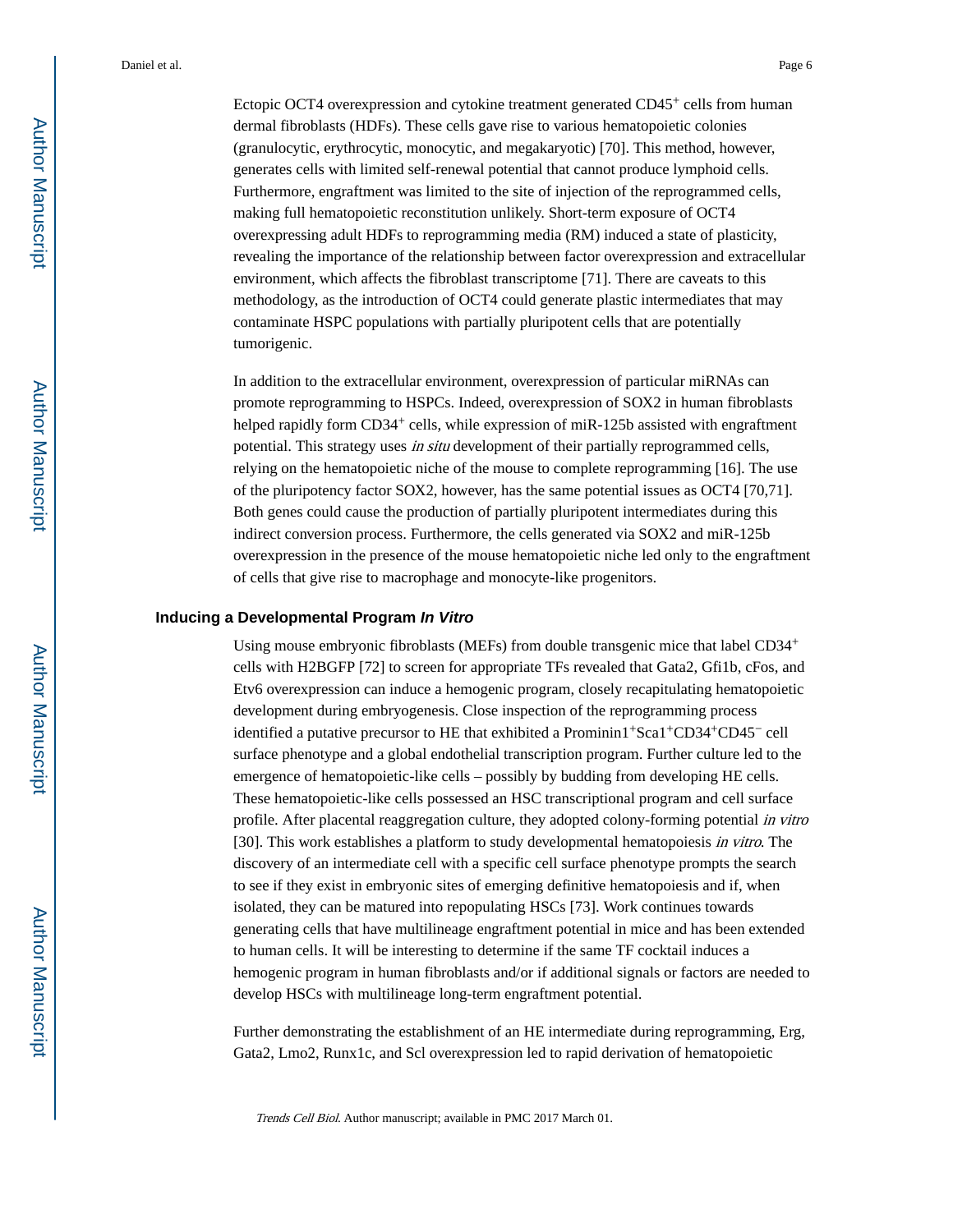progenitor cells within 8 days from embryonic and adult mouse fibroblasts. The derived cells travel through an HE intermediate, possessing both an endothelial and hematopoietic gene expression profile. These hematopoietic progenitors have multilineage potential (erythroid, megakaryocytic, and myeloid), and co-culture on OP9 and OP9-DL1 stroma allowed for the generation of lymphoid B and T cells, respectively, leading to short-term multilineage engraftment. Reprogramming p53−/− fibroblasts increased the efficiency and rapidity (5 days compared with 8 days) of derivation [74]. This approach mirrors the strategy using Gata2 and fibroblasts to reprogram to HSPCs through a hemogenic intermediate [30]. Although this report demonstrates rapid derivation of both precursors to hematopoietic cells and progenitors, loss of p53 may lead to untoward effects. Moreover, even with loss of p53, these cells only have short-term engraftment potential.

The TF cocktail Gata2, Lmo2, Mycn, Pitx2, Sox17, and Tal1 locks mouse cells (ESCs, fetal liver cells, and fibroblasts) in a proliferative self-renewing HB state called expandable HBs (eHBs). Continued expression of the TFs keeps the cells in a proliferative state but once the ectopic factors are silenced these eHBs give rise to functional smooth muscle, endothelial, and multi-lineage hematopoietic cells. The presence of fibroblast growth factor (FGF) in culture promotes expansion of these cells, and also supports the capability of eHBs to generate endothelial cells and leukocytes, but not erythrocytes [75]. Although it is encouraging that an expandable cell, in this case eHBs, can be generated, their multilineage engraftment potential was not assessed. Additionally, this process yielded poor results from fibroblasts, making it difficult to work in a patient-specific context.

#### **Direct Reprogramming together with Signals from the Microenvironment**

A very promising strategy has emerged where direct TF reprogramming together with inductive signals from the *in vivo* niche leads to the generation of *bona fide* mouse HSCs. Committed hematopoietic progenitor/effector cells with ectopic expression of Hlf, Runx1t1, Pbx1, Lmo2, Zfp37, and Prdm5 were immediately transplanted into mice with continued transgene expression for 2 weeks, allowing the in vivo niche to perform the reprogramming. Two additional factors, Meis1 and Mycn, along with polycistronic viruses, increased reprogramming efficiency [76]. Progenitor cells and differentiated cells from transplanted mice could be reprogrammed *in vivo* by turning on TFs after a subsequent transplant. While promising, this method is not without its caveats. The use of the in vivo niche precludes the ability to study the specific signals that are required to support HSC reprogramming. Additionally, several TFs in the reprogramming cocktail are proto-oncogenes, increasing the risk of oncogenesis. Furthermore, blood cells from patients suffering from hematopoietic disorders caused by either acquired or congenital mutations in the HSPC pool continue to bear these mutations when reprogrammed, making transplantation of these cell types in patients unfeasible. Nevertheless, it will be interesting to see if this strategy will work in human cells.

Another study found that reprogramming human umbilical vein and adult dermal microvascular endothelial cells into multipotent progenitors (MPPs) with the TFs FOSB, GFI1, RUNX1, and SPI1 (PU.1) required the support of an in vitro vascular niche. The reprogrammed MPPs engrafted primary and secondary immunodeficient mice, generating all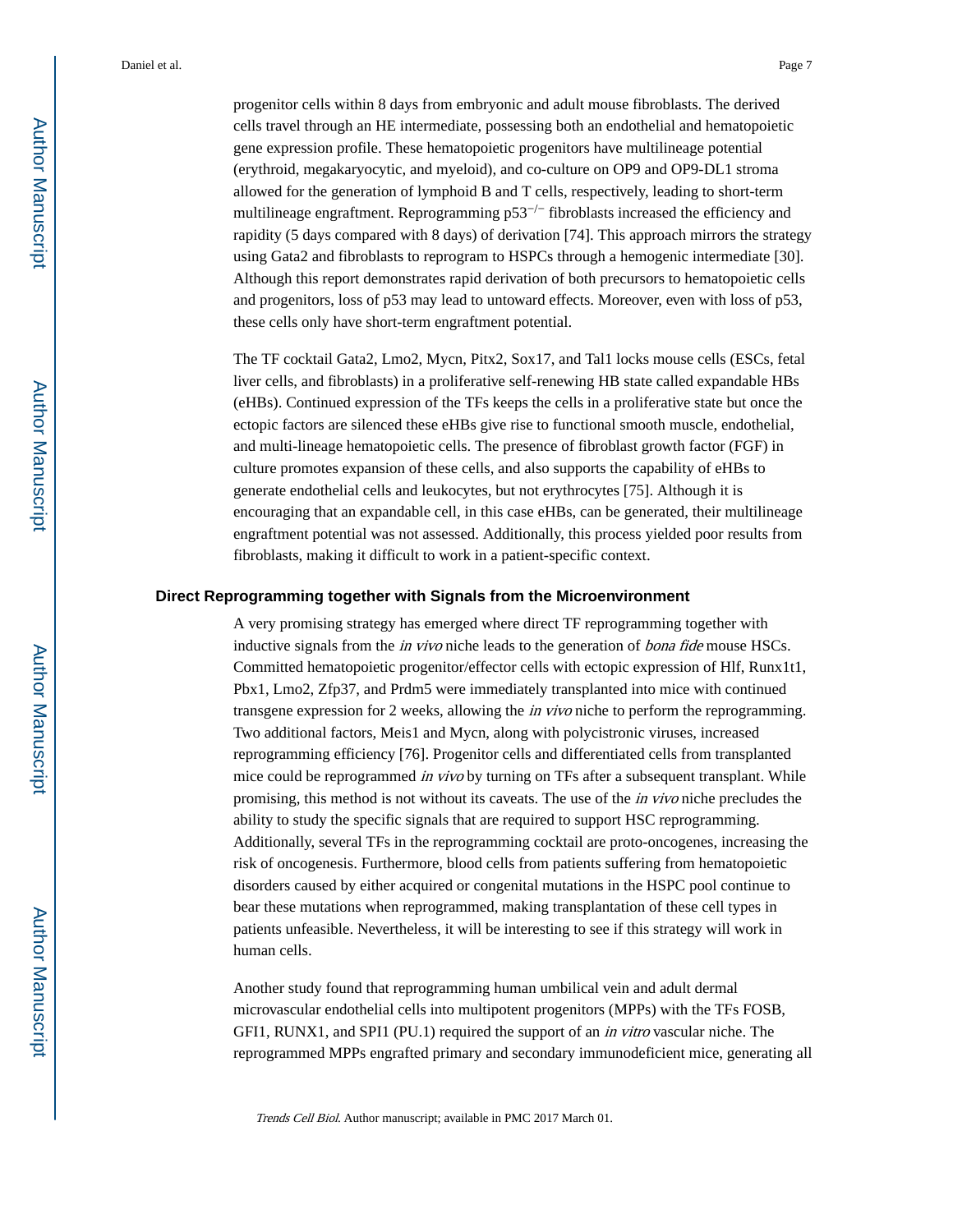cells of the hematopoietic lineage except for T cells [77]. The vascular niche layer of E4ECs (endothelial cells transduced with E4ORF1) was previously shown to be capable of expanding repopulating HSCs [78]. This cell line is thought to promote survival pathways without altering proliferation or transformation pathways, making the absence of serum possible. Other endothelial niche cells that overexpress the NOTCH ligands JAG1 and DLL4 induce PSC-derived MPPs to generate substantially more hematopoietic progenitors than does culturing these cells in the absence of this niche layer. These NOTCH ligands induce the expression of NOTCH targets RUNX1 and GATA2, both of which are crucial for definitive hematopoiesis [79]. This finding demonstrates that the activation of the NOTCH pathway during differentiation of PSCs is necessary for HSC emergence, and, together with the niche, plays a large role in developmental hematopoiesis. The long-term engraftment capability of reprogrammed endothelial cells into immunodeficient mice constitutes a step in the right direction for the field but the inability of these cells to generate T cells in vivo demonstrates that a complete multilineage hematopoietic program has not been established, necessitating future study to determine what inductive signals along with the E4EC layer may endow this capability. Furthermore, the use of endothelial cells can complicate the clinical application of this study resulting from the difficulty of obtaining sufficient numbers of patient endothelial cells for reprogramming.

#### **Concluding Remarks**

The ultimate goal of these studies is to generate expandable HSCs or progenitor populations that can be expanded in vitro for multiple uses. A few of these are as follows: (i) study hematopoiesis more fully *in vitro*; (ii) have appropriate disease modeling and drug testing systems for existing hematopoietic disorders; (iii) genetically correct and expand patientspecific HSCs with the intent of stem cell transplantation; and (iv) generate patient-specific blood products [80,81]. Although progress has been made, years of efforts have attempted in  $vitro$ /ex vivo expansion or the *de novo* generation of HSCs from PSCs, leaving much more work to be undertaken (see Outstanding Questions). Cell fate conversion of somatic cells to HSCs, although in its infancy, is an attractive alternative. It appears that somatic cell-derived HSPCs generated with the appropriate microenvironmental conditions functionally engraft more successfully than PSC-derived cells. Overall, we still need to determine ways to expand induced HSCs or precursor cells. The problems may lie in our lack of knowledge as to what inductive signals and microenvironmental cues are necessary to promote HSC expansion and maintain function.

#### **Outstanding Questions**

Which TF cocktail and culture condition (niche co-culture, cytokine supplementation, etc.) will allow for derivation of bona fide HSCs as defined as cells with long-term multilineage engraftment and self-renewal potential?

Will inclusion of miRNAs and epigenetic modifiers be required to augment TF reprogramming?

Will the use of TFs allow the development of PSC-derived HSCs with long-term multilineage engraftment and self-renewal potential?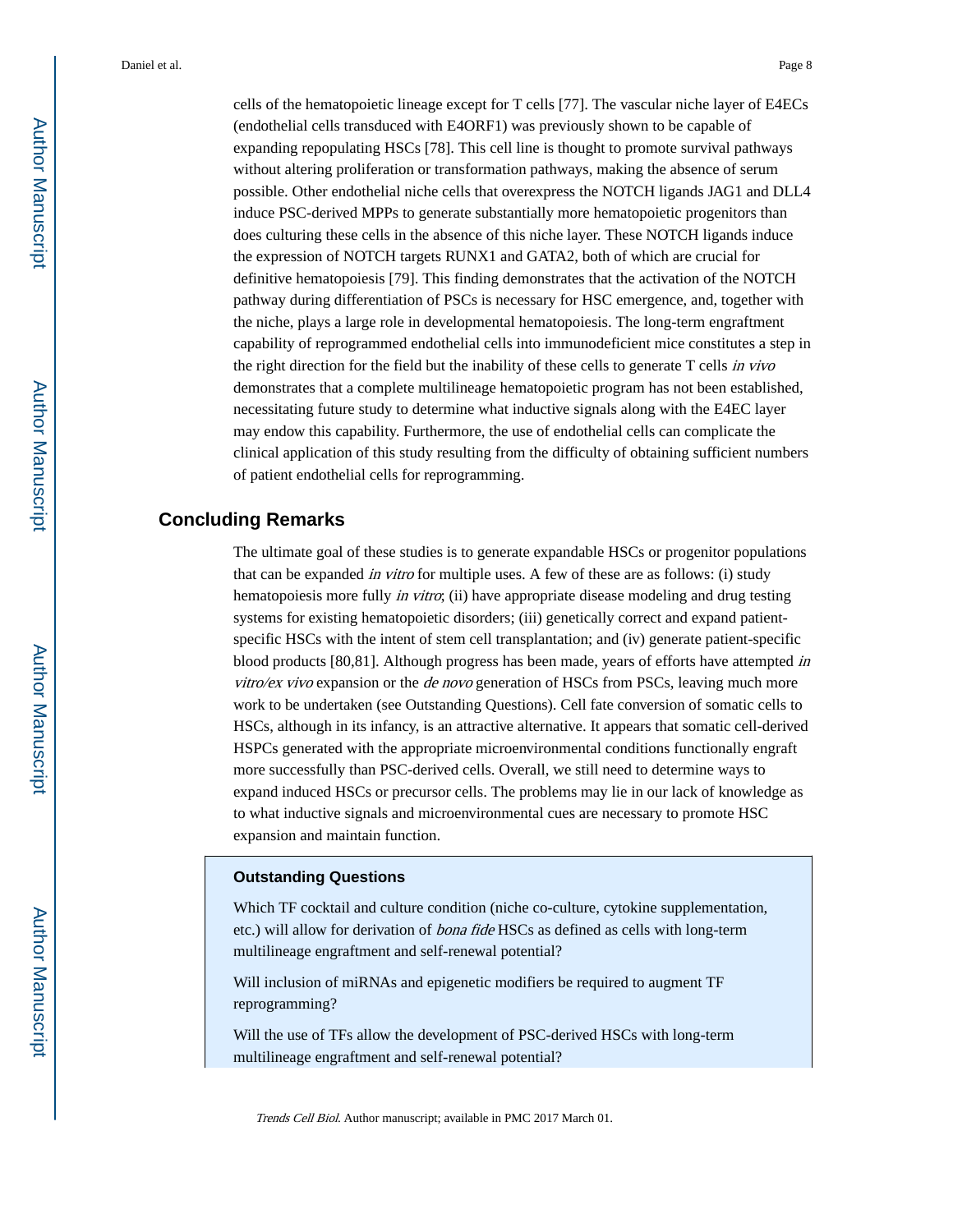How do the molecular mechanisms of reprogramming vary across the different TF cocktails and starting cell populations?

How is chromatin and DNA modified during the reprogramming process?

Once reprogrammed HSPCs are generated will we be able to keep and expand them in culture?

Will it be possible to generate and expand intermediate cells that can subsequently turn into transplantable HSPCs?

Once *bona fide* definitive HSCs can faithfully be derived *in vitro*, what will be the most appropriate and applicable uses for this technology?

A variety of different TF combinations have been used in these studies, all with varying levels of success. The primary difference among the groups is the starting cell population (Table 1, Figure 2). Disparity between different TF cocktails could be attributable to a balance between instigating a hematopoietic program and repressing the cell identity of the starting population. Consistency among certain TFs such as GATA2 may identify the crucial need of this factor to induce a developmental program (either HE or HB) for various cell types such as fibroblasts or PSCs [30,61,74,75]. It is likely that key hematopoietic TFs such as RUNX1 will function in cells poised to generate HSPCs (such as HE cells) but will need to be turned on in other cell types as has been shown in fibroblasts going through the reprogramming process [30].

The methods by which TFs are introduced also add concern. Constitutive or conditional lentiviral expression remains the most common tool. Introduction of foreign DNA by this tool results in random genomic integration and may cause insertional mutagenesis and oncogenesis [82]. This concern is somewhat tempered by several successful gene therapy trials ongoing that use this technology [83]. This issue may be avoided by the use of modified mRNA or self-replicating mRNA technologies that have been previously shown to efficiently reprogram fibroblasts to iPSCs [84–86].

To date, the two most successful studies use starting cells (blood progenitors and endothelial cells) that are more epigenetically related to HSPCs than any other strategy [76,77], suggesting that the role of epigenetic closeness of the starting cell population or epigenetic memory of the reprogrammed cells must be considered. Low passage iPSCs retain DNA methylation signatures of their precursor cell type that can restrict differentiation, but can be reset upon further passaging [87,88]. This cell memory may thus inhibit function of the induced HSCs. Direct manipulation while reprogramming cells will be required to alter cell identity and overcome epigenetic memory [89]. These include the inductive signals of the microenvironment, as well as introduction of various agents such as small molecules to assist epigenetic reprogramming. Given what has been learned in recent years about the inductive signals of the niche as well as the impact of small molecules on HSPC expansion, the protocol that follows developmental hematopoiesis in vitro and incorporates these approaches will likely find the most success.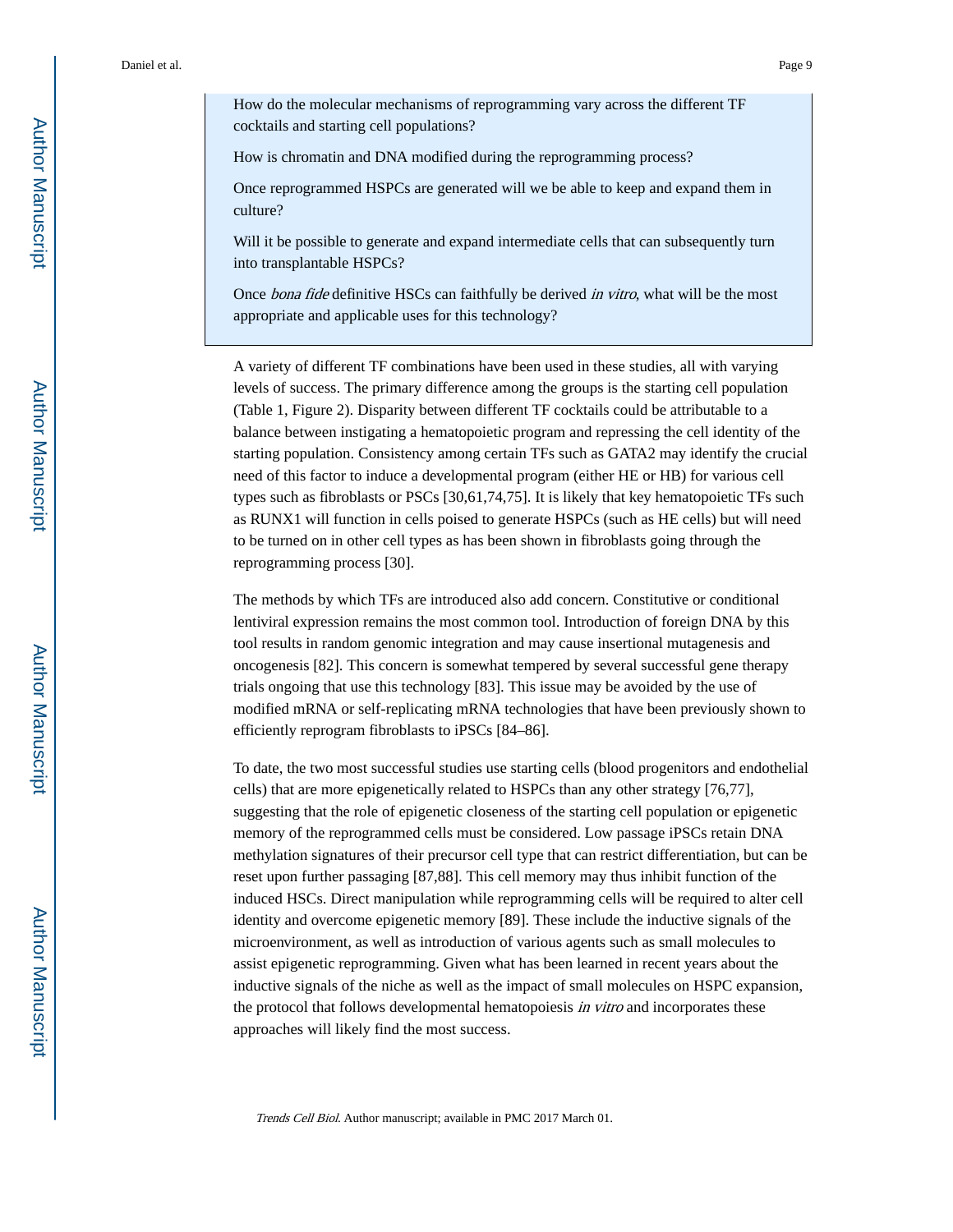#### **Acknowledgments**

Funding support provided by 1R01HL119404 for I.R.L. and K.A.M.

#### **Glossary**

#### **Allogeneic HSC transplant**

transplantation of bone marrow or isolated cells from peripheral blood from a donor that is then given to a host. There are major concerns of GvHD with this form of transplant

#### **Autologous HSC transplant**

transplantation of isolated cells (typically from UCB) belonging to the same person that requires the transplant. This type of transplant bypasses concerns related to HLA matching and GvHD. The abundance of required cells for transplant is the primary concern. Children require fewer HSCs than adults with regard to HSC transplant, thus UCB is useful primarily for children in need of transplant. Of course this is dependent upon whether the child's UCB has been banked

#### **Hemangioblast**

unlike the HE, the hemangioblast is defined as the theorized precursor cell to endothelium, blood cells, and smooth muscle cells

#### **Hematopoiesis**

the process by which an HSC gives rise in what is thought to be a hierarchical manner to every cell in the hematopoietic system. HSCs sit at the top of this hierarchy and give rise to progenitors that then divide into more lineage-restricted cells until they generate terminally differentiated cells such as leukocytes, macrophages, etc

#### **Hematopoietic stem cells (HSCs)**

can self-renew and differentiate down a hierarchy to form every terminally differentiated cell in the blood. A current major deficit in HSC investigative biology is our inability to culture HSCs long term, which currently hinders what we can study with them

#### **Hemogenic endothelium (HE)**

specialized endothelium theorized to give rise to HSCs via a process of cell budding. They are thought to be found in locations of embryonic definitive hematopoiesis such as the aortagonad-mesonephros region

#### **Multilineage long-term reconstitution/engraftment**

the ability of a cell with self-renewing HSC potential to repopulate the hematopoietic system of an irradiated or immunocompromised host for long periods of time and give rise to all the cells in the hematopoietic system. Self-renewal can be assessed in experimental conditions by transplanting marrow from the primary host into a secondary host

#### **Reprogramming**

the process where we introduce a stimulus (typically transduction with TFs, miRNAs, etc., as well as culture conditions) that will induce a fate change in the cell. Examples of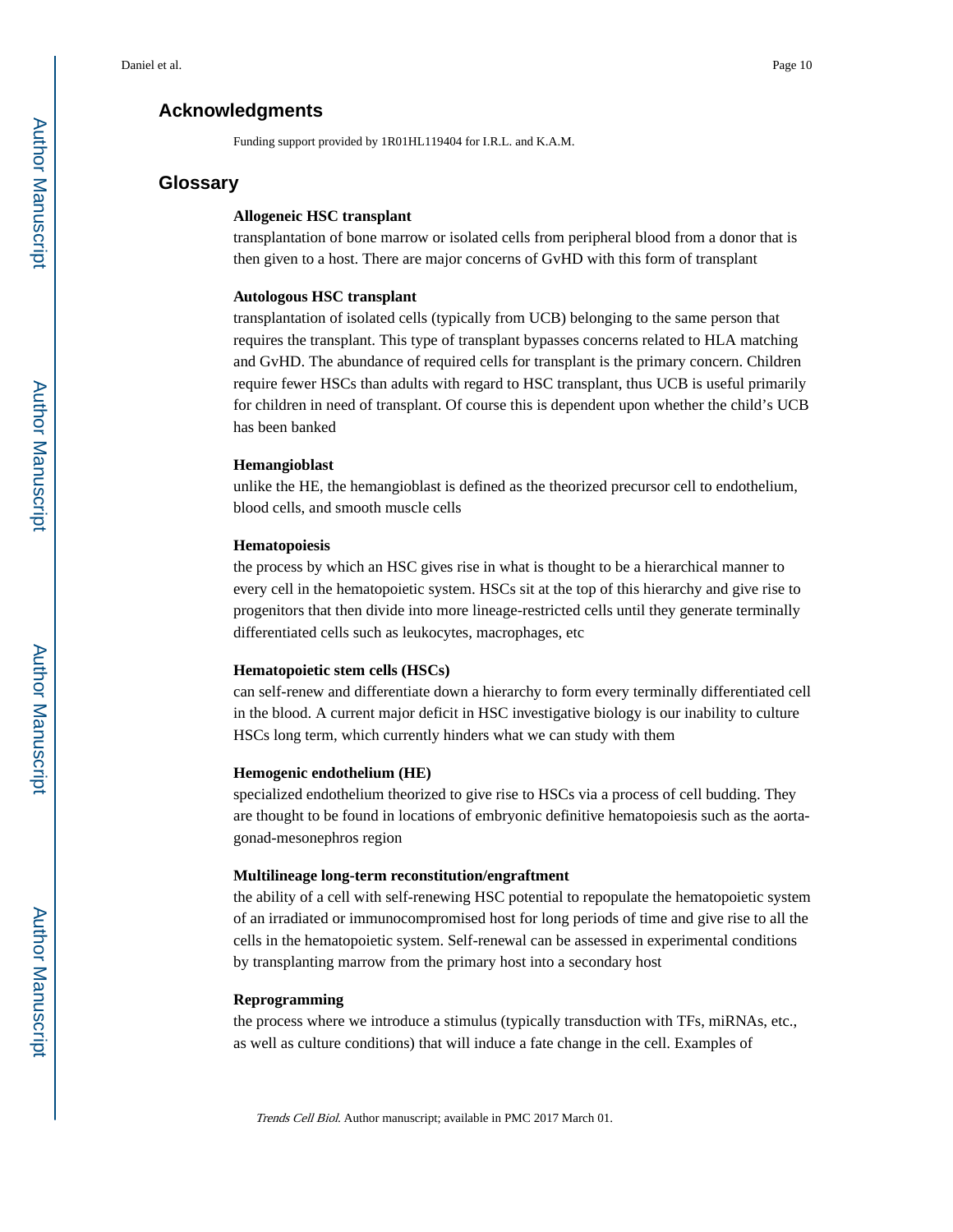reprogramming include the generation of iPSCs from somatic cells and the generation of other somatic cell types from a different somatic cell by a process of cell conversion

#### **Transcription factor**

protein that binds to specific regions of the DNA that can regulate transcription of DNA to mRNA

#### **References**

- 1. Takizawa H, et al. Ex vivo expansion of hematopoietic stem cells: mission accomplished? Swiss Med Wkly. 2011; 141:w13316. [PubMed: 22252776]
- 2. Siena S, et al. Therapeutic relevance of CD34 cell dose in blood cell transplantation for cancer therapy. J Clin Oncol. 2000; 18:1360–1377. [PubMed: 10715309]
- 3. Petersdorf EW. The major histocompatibility complex: a model for understanding graft-versus-host disease. Blood. 2013; 122:1863–1872. [PubMed: 23878143]
- 4. Boitano AE, et al. Aryl hydrocarbon receptor antagonists promote the expansion of human hematopoietic stem cells. Science. 2010; 329:1345–1348. [PubMed: 20688981]
- 5. Fares I, et al. Cord blood expansion. Pyrimidoindole derivatives are agonists of human hematopoietic stem cell self-renewal. Science. 2014; 345:1509–1512. [PubMed: 25237102]
- 6. Chaurasia P, et al. Epigenetic reprogramming induces the expansion of cord blood stem cells. J Clin Invest. 2014; 124:2378–2395. [PubMed: 24762436]
- 7. Liu ML, et al. Small molecules enable neurogenin 2 to efficiently convert human fibroblasts into cholinergic neurons. Nat Commun. 2013; 4:2183. [PubMed: 23873306]
- 8. Federation AJ, et al. The use of small molecules in somatic-cell reprogramming. Trends Cell Biol. 2014; 24:179–187. [PubMed: 24183602]
- 9. Zhang Y, et al. Small molecules, big roles the chemical manipulation of stem cell fate and somatic cell reprogramming. J Cell Sci. 2012; 125:5609–5620. [PubMed: 23420199]
- 10. Xu Y, et al. A chemical approach to stem-cell biology and regenerative medicine. Nature. 2008; 453:338–344. [PubMed: 18480815]
- 11. Takahashi K, Yamanaka S. Induction of pluripotent stem cells from mouse embryonic and adult fibroblast cultures by defined factors. Cell. 2006; 126:663–676. [PubMed: 16904174]
- 12. Takahashi K, et al. Induction of pluripotent stem cells from adult human fibroblasts by defined factors. Cell. 2007; 131:861–872. [PubMed: 18035408]
- 13. Lee TI, Young RA. Transcriptional regulation and its misregulation in disease. Cell. 2013; 152:1237–1251. [PubMed: 23498934]
- 14. Pereira CF, et al. Reprogramming cell fates: insights from combinatorial approaches. Ann NY Acad Sci. 2012; 1266:7–17. [PubMed: 22901251]
- 15. Orkin SH. Transcription factors and hematopoietic development. J Biol Chem. 1995; 270:4955– 4958. [PubMed: 7890597]
- 16. Pulecio J, et al. Conversion of human fibroblasts into monocyte-like progenitor cells. Stem Cells. 2014; 32:2923–2938. [PubMed: 25175072]
- 17. Kurian L, et al. Conversion of human fibroblasts to angioblast-like progenitor cells. Nat Methods. 2013; 10:77–83. [PubMed: 23202434]
- 18. Vierbuchen T, et al. Direct conversion of fibroblasts to functional neurons by defined factors. Nature. 2010; 463:1035–1041. [PubMed: 20107439]
- 19. Sekiya S, Suzuki A. Direct conversion of mouse fibroblasts to hepatocyte-like cells by defined factors. Nature. 2011; 475:390–393. [PubMed: 21716291]
- 20. Qian L, et al. In vivo reprogramming of murine cardiac fibroblasts into induced cardiomyocytes. Nature. 2012; 485:593–598. [PubMed: 22522929]
- 21. Choi J, et al. MyoD converts primary dermal fibroblasts, chondroblasts, smooth muscle, and retinal pigmented epithelial cells into striated mononucleated myoblasts and multinucleated myotubes. Proc Natl Acad Sci USA. 1990; 87:7988–7992. [PubMed: 2172969]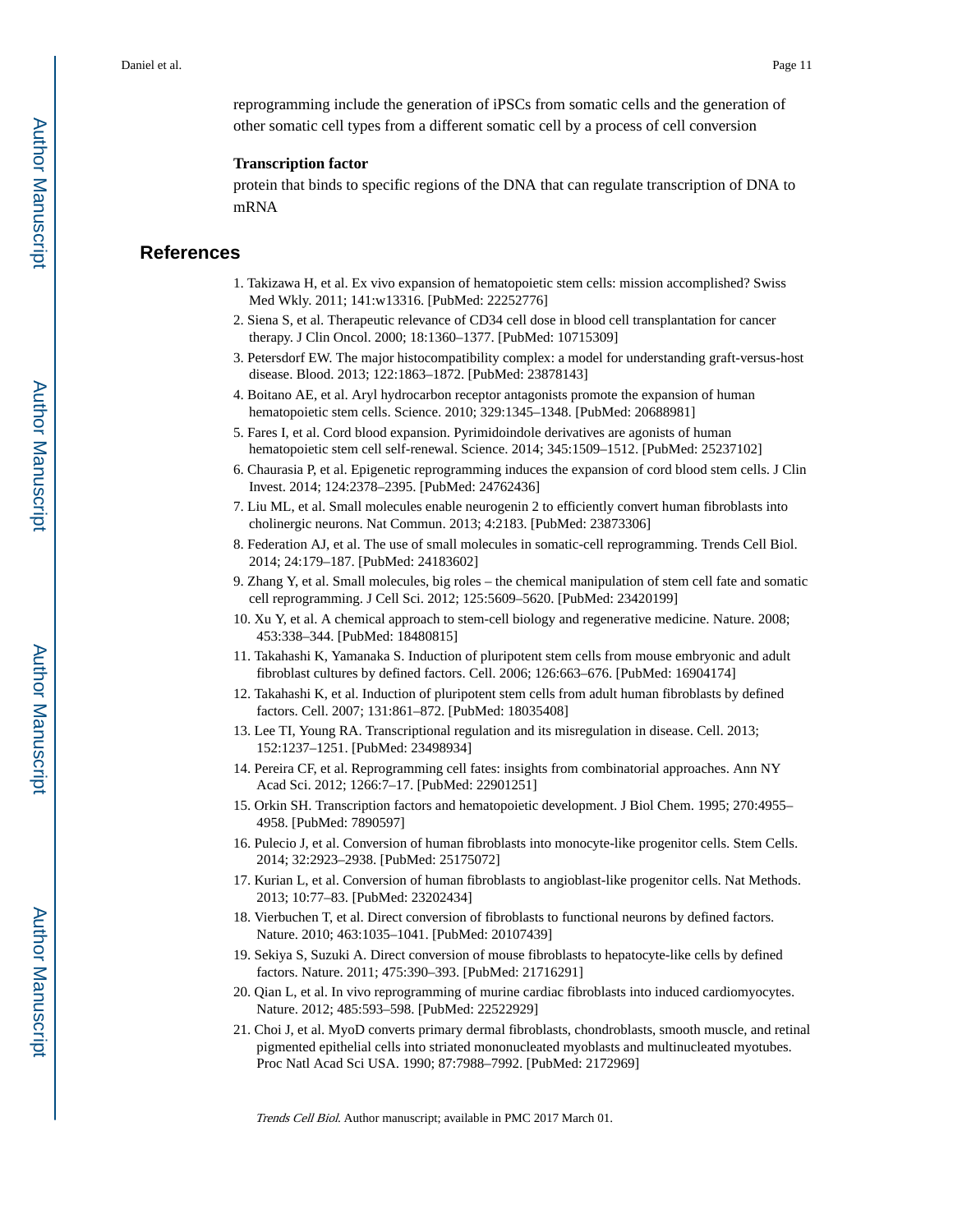- 22. Davis RL, et al. Expression of a single transfected cDNA converts fibroblasts to myoblasts. Cell. 1987; 51:987–1000. [PubMed: 3690668]
- 23. Son EY, et al. Conversion of mouse and human fibroblasts into functional spinal motor neurons. Cell Stem Cell. 2011; 9:205–218. [PubMed: 21852222]
- 24. Ieda M, et al. Direct reprogramming of fibroblasts into functional cardiomyocytes by defined factors. Cell. 2010; 142:375–386. [PubMed: 20691899]
- 25. Buganim Y, et al. Direct reprogramming of fibroblasts into embryonic Sertoli-like cells by defined factors. Cell Stem Cell. 2012; 11:373–386. [PubMed: 22958931]
- 26. Feng R, et al. PU. 1 and C/EBP∝/β convert fibroblasts into macrophage-like cells. Proc Natl Acad Sci USA. 2008; 105:6057–6062. [PubMed: 18424555]
- 27. Han DW, et al. Direct reprogramming of fibroblasts into neural stem cells by defined factors. Cell Stem Cell. 2012; 10:465–472. [PubMed: 22445517]
- 28. Huang P, et al. Induction of functional hepatocyte-like cells from mouse fibroblasts by defined factors. Nature. 2011; 475:386–389. [PubMed: 21562492]
- 29. Najm FJ, et al. Transcription factor-mediated reprogramming of fibroblasts to expandable, myelinogenic oligodendrocyte progenitor cells. Nat Biotechnol. 2013; 31:426–433. [PubMed: 23584611]
- 30. Pereira CF, et al. Induction of a hemogenic program in mouse fibroblasts. Cell Stem Cell. 2013; 13:205–218. [PubMed: 23770078]
- 31. Zhou Q, Melton DA. Extreme makeover: converting one cell into another. Cell Stem Cell. 2008; 3:382–388. [PubMed: 18940730]
- 32. Robinton DA, Daley GQ. The promise of induced pluripotent stem cells in research and therapy. Nature. 2012; 481:295–305. [PubMed: 22258608]
- 33. Papapetrou EP, Sadelain M. Reconstructing blood from induced pluripotent stem cells. F1000 Med Rep. 2010; 2:44. [PubMed: 20948840]
- 34. Murry CE, Keller G. Differentiation of embryonic stem cells to clinically relevant populations: lessons from embryonic development. Cell. 2008; 132:661–680. [PubMed: 18295582]
- 35. Kim PG, Daley GQ. Application of induced pluripotent stem cells to hematologic disease. Cytotherapy. 2009; 11:980–989. [PubMed: 19929461]
- 36. Lim WF, et al. Hematopoietic cell differentiation from embryonic and induced pluripotent stem cells. Stem Cell Res Ther. 2013; 4:71. [PubMed: 23796405]
- 37. Keller G, et al. Hematopoietic commitment during embryonic stem cell differentiation in culture. Mol Cell Biol. 1993; 13:473–486. [PubMed: 8417345]
- 38. Hole N, et al. A limited temporal window for the derivation of multilineage repopulating hematopoietic progenitors during embryonal stem cell differentiation in vitro. Blood. 1996; 88:1266–1276. [PubMed: 8695844]
- 39. Choi KD, et al. Identification of the hemogenic endothelial progenitor and its direct precursor in human pluripotent stem cell differentiation cultures. Cell Rep. 2012; 2:553–567. [PubMed: 22981233]
- 40. Zovein AC, et al. Fate tracing reveals the endothelial origin of hematopoietic stem cells. Cell Stem Cell. 2008; 3:625–636. [PubMed: 19041779]
- 41. Bertrand JY, et al. Haematopoietic stem cells derive directly from aortic endothelium during development. Nature. 2010; 464:108–111. [PubMed: 20154733]
- 42. Gordon-Keylock S, Medvinsky A. Endothelio-hematopoietic relationship: getting closer to the beginnings. BMC Biol. 2011; 9:88. [PubMed: 22204560]
- 43. Chen MJ, et al. Erythroid/myeloid progenitors and hematopoietic stem cells originate from distinct populations of endothelial cells. Cell Stem Cell. 2011; 9:541–552. [PubMed: 22136929]
- 44. Antas VI, et al. Hemogenic endothelium: a vessel for blood production. Int J Biochem Cell Biol. 2013; 45:692–695. [PubMed: 23270729]
- 45. Chen MJ, et al. Runx1 is required for the endothelial to haematopoietic cell transition but not thereafter. Nature. 2009; 457:887–891. [PubMed: 19129762]
- 46. Sturgeon CM, et al. Defining the path to hematopoietic stem cells. Nat Biotechnol. 2013; 31:416– 418. [PubMed: 23657396]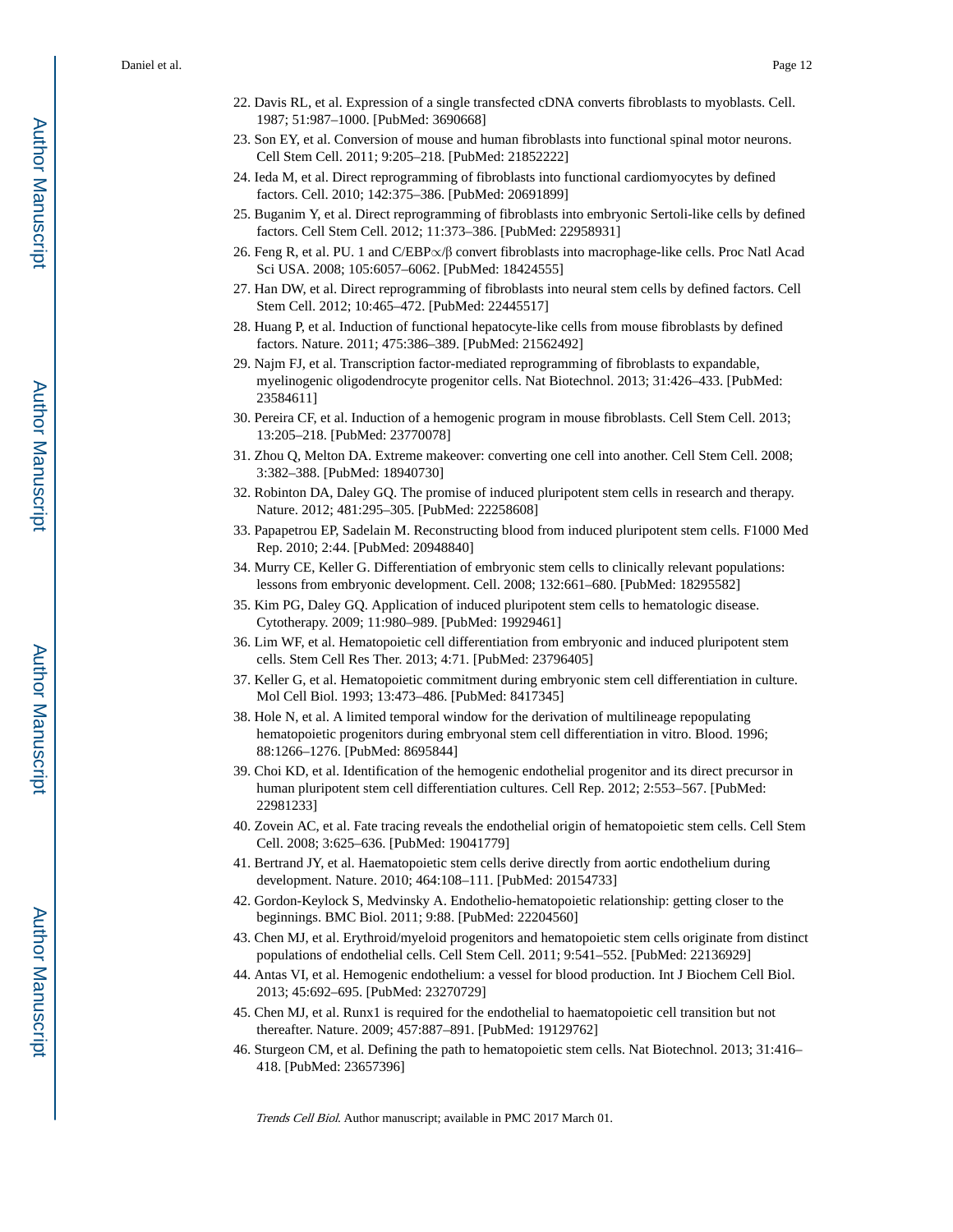- 47. Boiers C, et al. Lymphomyeloid contribution of an immune-restricted progenitor emerging prior to definitive hematopoietic stem cells. Cell Stem Cell. 2013; 13:535–548. [PubMed: 24054998]
- 48. Lancrin C, et al. The haemangioblast generates haematopoietic cells through a haemogenic endothelium stage. Nature. 2009; 457:892–895. [PubMed: 19182774]
- 49. Amabile G, et al. In vivo generation of transplantable human hematopoietic cells from induced pluripotent stem cells. Blood. 2013; 121:1255–1264. [PubMed: 23212524]
- 50. Takaki S, et al. Enhanced hematopoiesis by hematopoietic progenitor cells lacking intracellular adaptor protein, Lnk. J Exp Med. 2002; 195:151–160. [PubMed: 11805142]
- 51. Suzuki N, et al. Generation of engraftable hematopoietic stem cells from induced pluripotent stem cells by way of teratoma formation. Mol Ther. 2013; 21:1424–1431. [PubMed: 23670574]
- 52. Forrester LM, Jackson M. Mechanism of action of HOXB4 on the hematopoietic differentiation of embryonic stem cells. Stem Cells. 2012; 30:379–385. [PubMed: 22267295]
- 53. McKinney-Freeman SL, et al. Isolation of hematopoietic stem cells from mouse embryonic stem cells. Curr Protoc Stem Cell Biol. 2008; (Suppl 4):1F.3.1–1F.3.10.
- 54. Kyba M, et al. HoxB4 confers definitive lymphoid–myeloid engraftment potential on embryonic stem cell and yolk sac hematopoietic progenitors. Cell. 2002; 109:29–37. [PubMed: 11955444]
- 55. Tashiro K, et al. Promotion of hematopoietic differentiation from mouse induced pluripotent stem cells by transient HoxB4 transduction. Stem Cell Res. 2012; 8:300–311. [PubMed: 22000550]
- 56. Wang Y, et al. Embryonic stem cell-derived hematopoietic stem cells. Proc Natl Acad Sci USA. 2005; 102:19081–19086. [PubMed: 16357205]
- 57. Chadwick K, et al. Cytokines and BMP-4 promote hematopoietic differentiation of human embryonic stem cells. Blood. 2003; 102:906–915. [PubMed: 12702499]
- 58. Bowles KM, et al. HOXB4 overexpression promotes hematopoietic development by human embryonic stem cells. Stem Cells. 2006; 24:1359–1369. [PubMed: 16410392]
- 59. Wang L, et al. Generation of hematopoietic repopulating cells from human embryonic stem cells independent of ectopic HOXB4 expression. J Exp Med. 2005; 201:1603–1614. [PubMed: 15883170]
- 60. Doulatov S, et al. Induction of multipotential hematopoietic progenitors from human pluripotent stem cells via respecification of lineage-restricted precursors. Cell Stem Cell. 2013; 13:459–470. [PubMed: 24094326]
- 61. Elcheva I, et al. Direct induction of haematoendothelial programs in human pluripotent stem cells by transcriptional regulators. Nat Commun. 2014; 5:4372. [PubMed: 25019369]
- 62. Clarke RL, et al. The expression of Sox17 identifies and regulates haemogenic endothelium. Nat Cell Biol. 2013; 15:502–510. [PubMed: 23604320]
- 63. Ditadi A, et al. Human definitive haemogenic endothelium and arterial vascular endothelium represent distinct lineages. Nat Cell Biol. 2015; 17:580–591. [PubMed: 25915127]
- 64. Corada M, et al. Sox17 is indispensable for acquisition and maintenance of arterial identity. Nat Commun. 2013; 4:2609. [PubMed: 24153254]
- 65. Nakajima-Takagi Y, et al. Role of SOX17 in hematopoietic development from human embryonic stem cells. Blood. 2013; 121:447–458. [PubMed: 23169777]
- 66. Ran D, et al. RUNX1a enhances hematopoietic lineage commitment from human embryonic stem cells and inducible pluripotent stem cells. Blood. 2013; 121:2882–2890. [PubMed: 23372166]
- 67. Real PJ, et al. SCL/TAL1 regulates hematopoietic specification from human embryonic stem cells. Mol Ther. 2012; 20:1443–1453. [PubMed: 22491213]
- 68. Bar-Nur O, et al. Lineage conversion induced by pluripotency factors involves transient passage through an iPSC stage. Nat Biotechnol. 2015; 33:761–768. [PubMed: 26098450]
- 69. Maza I, et al. Transient acquisition of pluripotency during somatic cell transdifferentiation with iPSC reprogramming factors. Nat Biotechnol. 2015; 33:769–774. [PubMed: 26098448]
- 70. Szabo E, et al. Direct conversion of human fibroblasts to multilineage blood progenitors. Nature. 2010; 468:521–526. [PubMed: 21057492]
- 71. Mitchell R, et al. Molecular evidence for OCT4-induced plasticity in adult human fibroblasts required for direct cell fate conversion to lineage specific progenitors. Stem Cells. 2014; 32:2178– 2187. [PubMed: 24740884]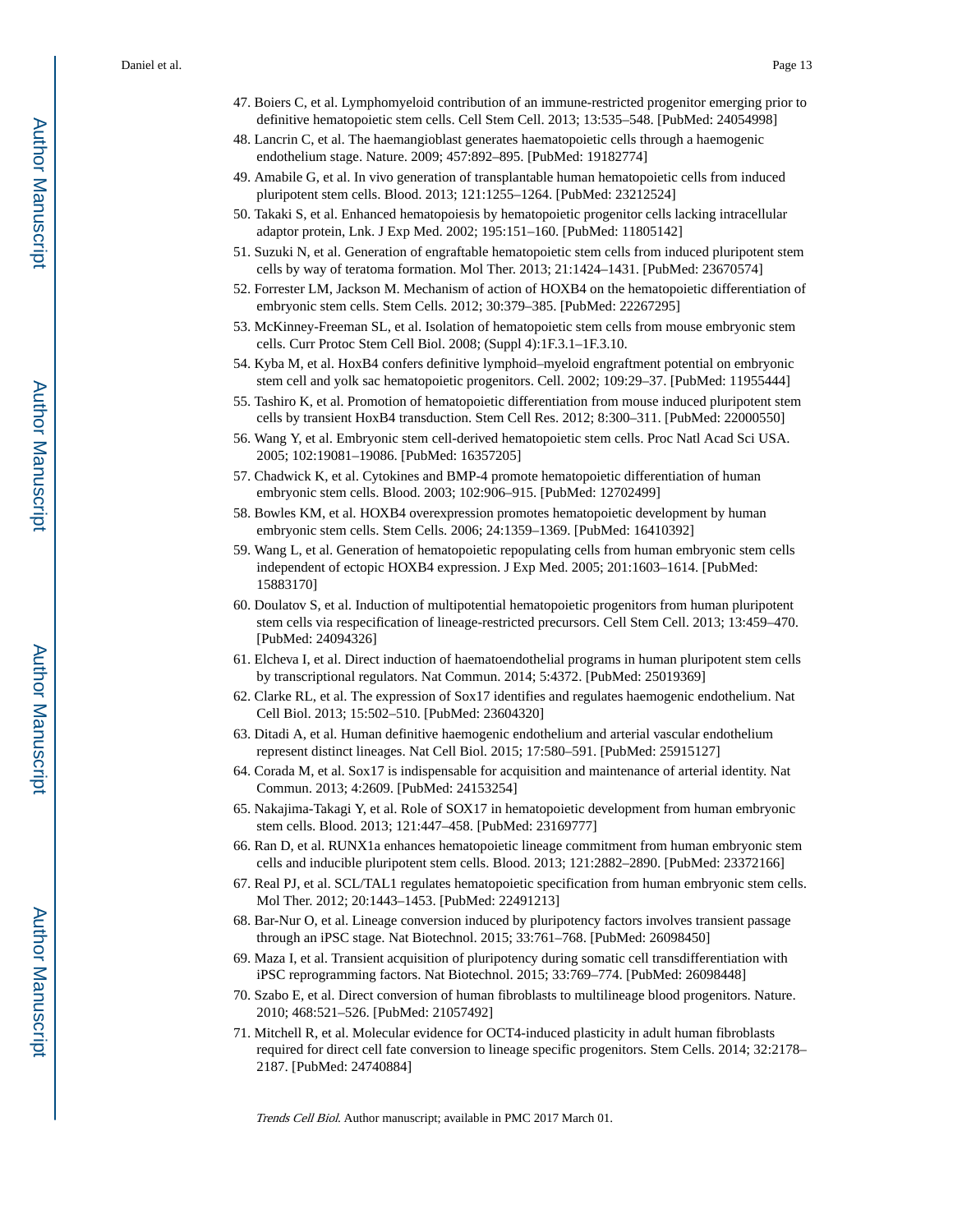- 72. Qiu J, et al. Divisional history and hematopoietic stem cell function during homeostasis. Stem Cell Rep. 2014; 2:473–490.
- 73. Pereira CF, et al. There will be blood" from fibroblasts. Cell Cycle. 2014; 13:335–336. [PubMed: 24335410]
- 74. Batta K, et al. Direct reprogramming of murine fibroblasts to hematopoietic progenitor cells. Cell Rep. 2014; 9:1871–1884. [PubMed: 25466247]
- 75. Vereide DT, et al. An expandable, inducible hemangioblast state regulated by fibroblast growth factor. Stem Cell Rep. 2014; 3:1043–1057.
- 76. Riddell J, et al. Reprogramming committed murine blood cells to induced hematopoietic stem cells with defined factors. Cell. 2014; 157:549–564. [PubMed: 24766805]
- 77. Sandler VM, et al. Reprogramming human endothelial cells to haematopoietic cells requires vascular induction. Nature. 2014; 511:312–318. [PubMed: 25030167]
- 78. Butler JM, et al. Development of a vascular niche platform for expansion of repopulating human cord blood stem and progenitor cells. Blood. 2012; 120:1344–1347. [PubMed: 22709690]
- 79. Gori JL, et al. Vascular niche promotes hematopoietic multipotent progenitor formation from pluripotent stem cells. J Clin Invest. 2015; 125:1243–1254. [PubMed: 25664855]
- 80. Vierbuchen T, Wernig M. Direct lineage conversions: unnatural but useful? Nat Biotechnol. 2011; 29:892–907. [PubMed: 21997635]
- 81. Cherry AB, Daley GQ. Reprogrammed cells for disease modeling and regenerative medicine. Annu Rev Med. 2013; 64:277–290. [PubMed: 23327523]
- 82. Sadelain M. Insertional oncogenesis in gene therapy: how much of a risk? Gene Ther. 2004; 11:569–573. [PubMed: 15029226]
- 83. Persons DA. Lentiviral vector gene therapy: effective and safe? Mol Ther. 2010; 18:861–862. [PubMed: 20436489]
- 84. Mandal PK, Rossi DJ. Reprogramming human fibroblasts to pluripotency using modified mRNA. Nat Protoc. 2013; 8:568–582. [PubMed: 23429718]
- 85. Warren L, et al. Highly efficient reprogramming to pluripotency and directed differentiation of human cells with synthetic modified mRNA. Cell Stem Cell. 2010; 7:618–630. [PubMed: 20888316]
- 86. Yoshioka N, et al. Efficient generation of human iPSCs by a synthetic self-replicative RNA. Cell Stem Cell. 2013; 13:246–254. [PubMed: 23910086]
- 87. Vaskova EA, et al. Epigenetic memory" phenomenon in induced pluripotent stem cells. Acta Nat. 2013; 5:15–21.
- 88. Kim K, et al. Epigenetic memory in induced pluripotent stem cells. Nature. 2010; 467:285–290. [PubMed: 20644535]
- 89. Papp B, Plath K. Reprogramming to pluripotency: stepwise resetting of the epigenetic landscape. Cell Res. 2011; 21:486–501. [PubMed: 21321600]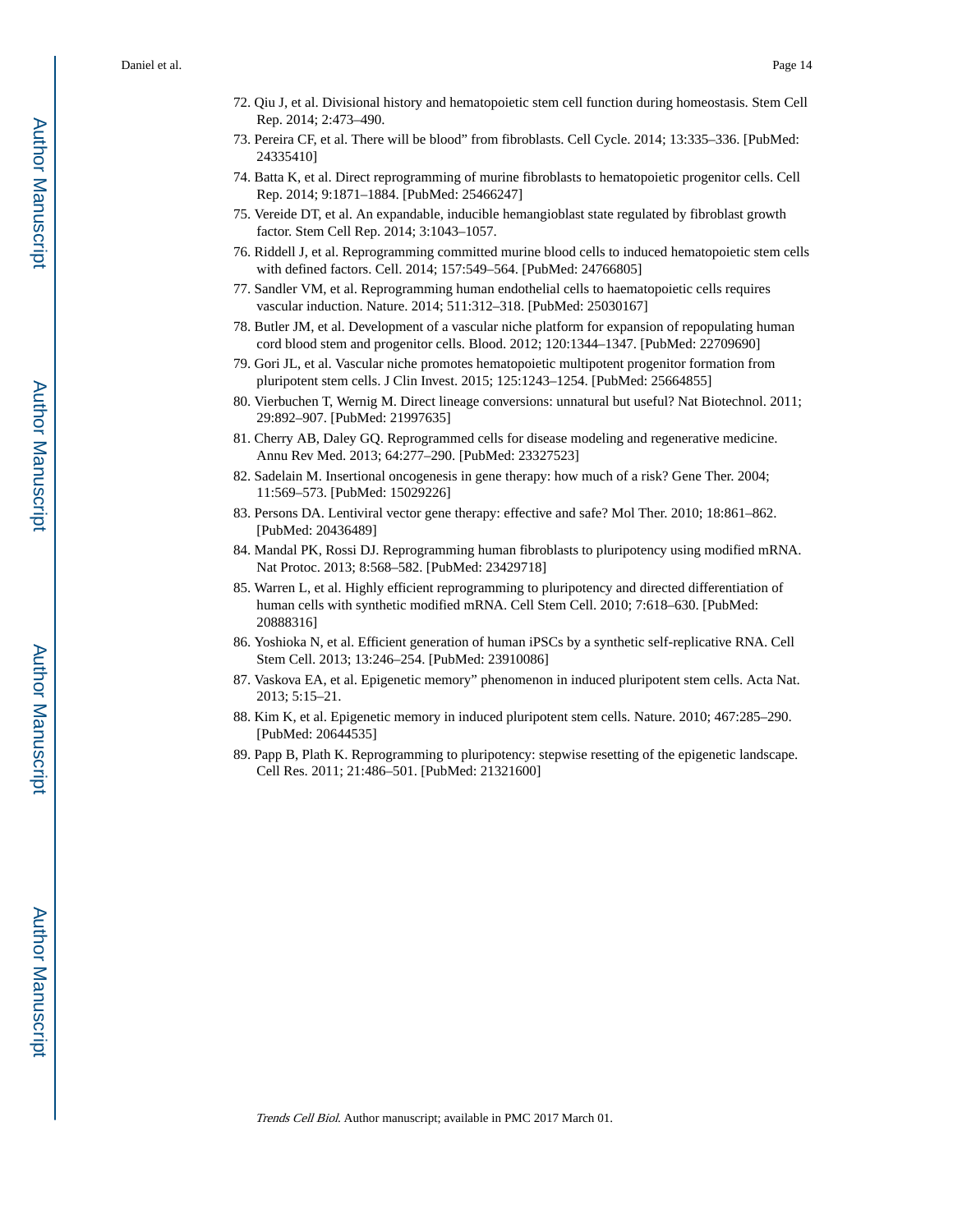#### **Trends**

Many reprogramming strategies attempt to derive hematopoietic stem and progenitor cells (HSPCs) de novo from pluripotent stem cells (PSCs) or somatic cells. Each strategy yields hematopoietic cells of varying functionality.

The *in vivo* or *in vitro* niche, cytokine supplementation, and culture media greatly influence reprogramming efficiency. Incorporating these elements into a finalized reprogramming protocol is crucial to generate bona fide HSCs.

Some reprogramming strategies recapitulate developmental hematopoiesis 'in a dish'. This allows us to study blood development in vitro as well as the pathways involved in hematologic disease.

Once perfected, HSPC reprogramming protocols will be used for hematologic disease modeling and drug discovery. Also, patient-specific HSPC transplant will circumvent the risk of graft-versus-host disease and other immunological complications.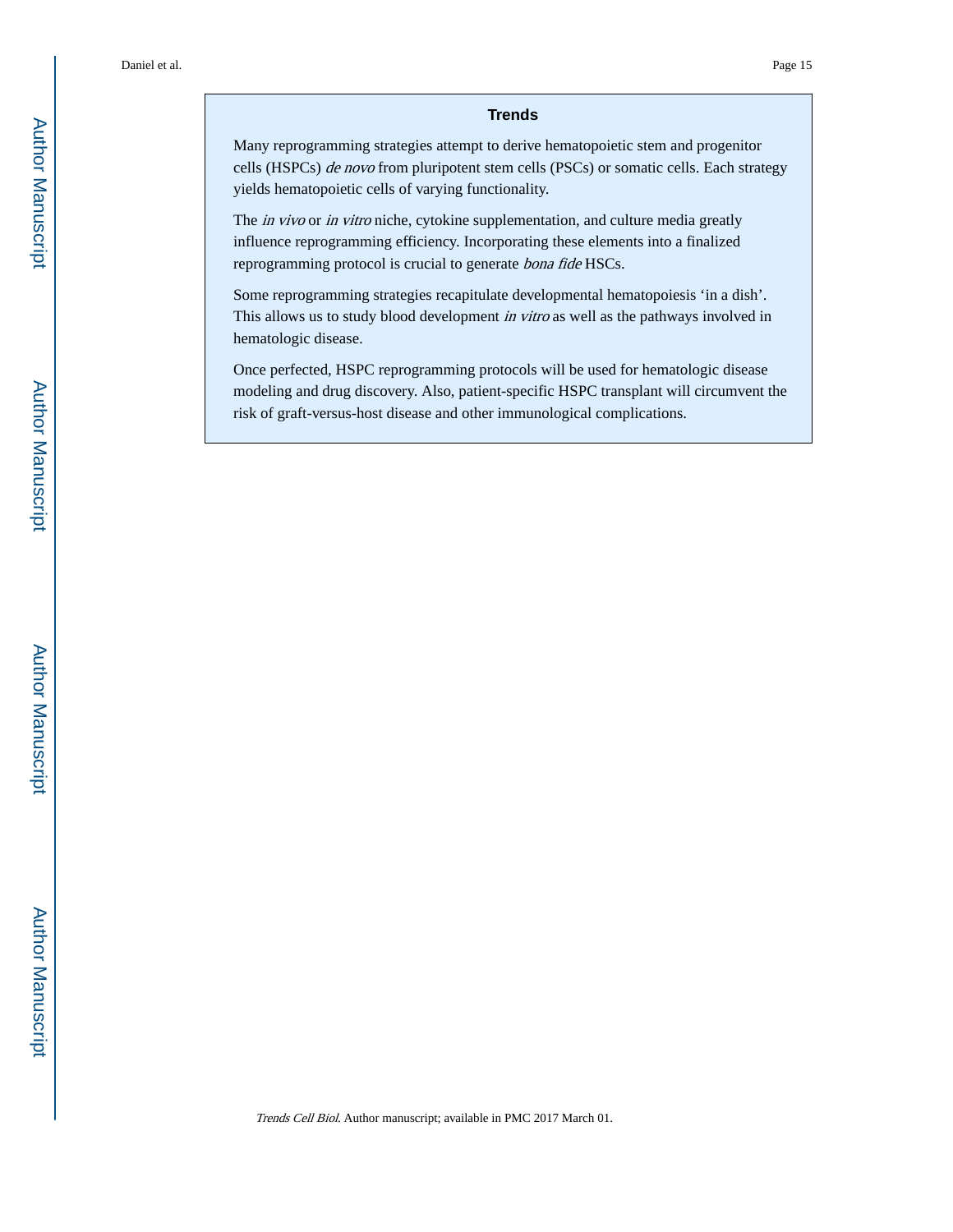

**Conversion to HSCs** 

#### **Figure 1.**

Patient-Specific Hematopoietic Stem and Progenitor Cell (HSPC) Derivation and Future Studies. This diagram demonstrates the general strategy of most patient-specific cell reprogramming processes and future directions. The ideal strategy is to obtain patient/donor somatic cells and reprogram to the cell type of choice, in this case hematopoietic stem cells (HSCs). These HSCs could then be used in a variety of different studies. These include but are not limited to, gene correcting the derived HSCs (or correcting the genetic defect in the obtained patient cells before reprogramming), transplantation, drug screens to identify novel therapeutics for a variety of diseases, generating patient-specific blood products and studying hematopoiesis in vitro.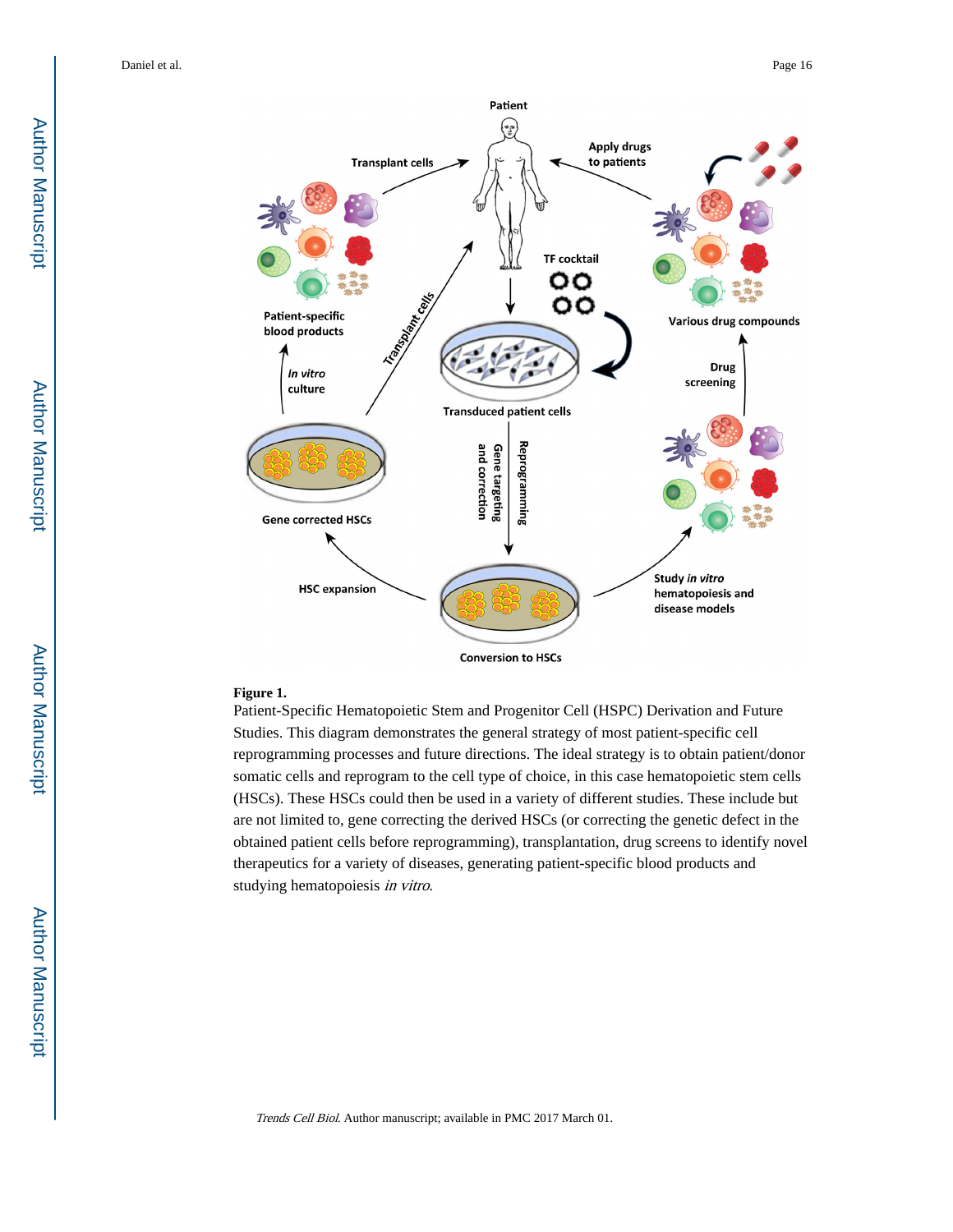

#### **Figure 2.**

Various Strategies to Generate Hematopoietic Stem Cells (HSCs). Several groups have attempted to derive HSCs in many different ways. The major differences among the strategies are the starting cells [embryonic stem cells (ESCs), induced pluripotent stem cells (iPSCs), fibroblasts, lineage committed blood progenitors, and endothelial cells], the media/ culture system the cells are reprogrammed on, and the transcription factor (TF) cocktail that the cells are subjected to. Although all efforts are aimed at getting *bona fide* HSCs, most of the attempts thus far fall short. The boxes list TFs and they are color coded to the arrow denoting the associated outcome.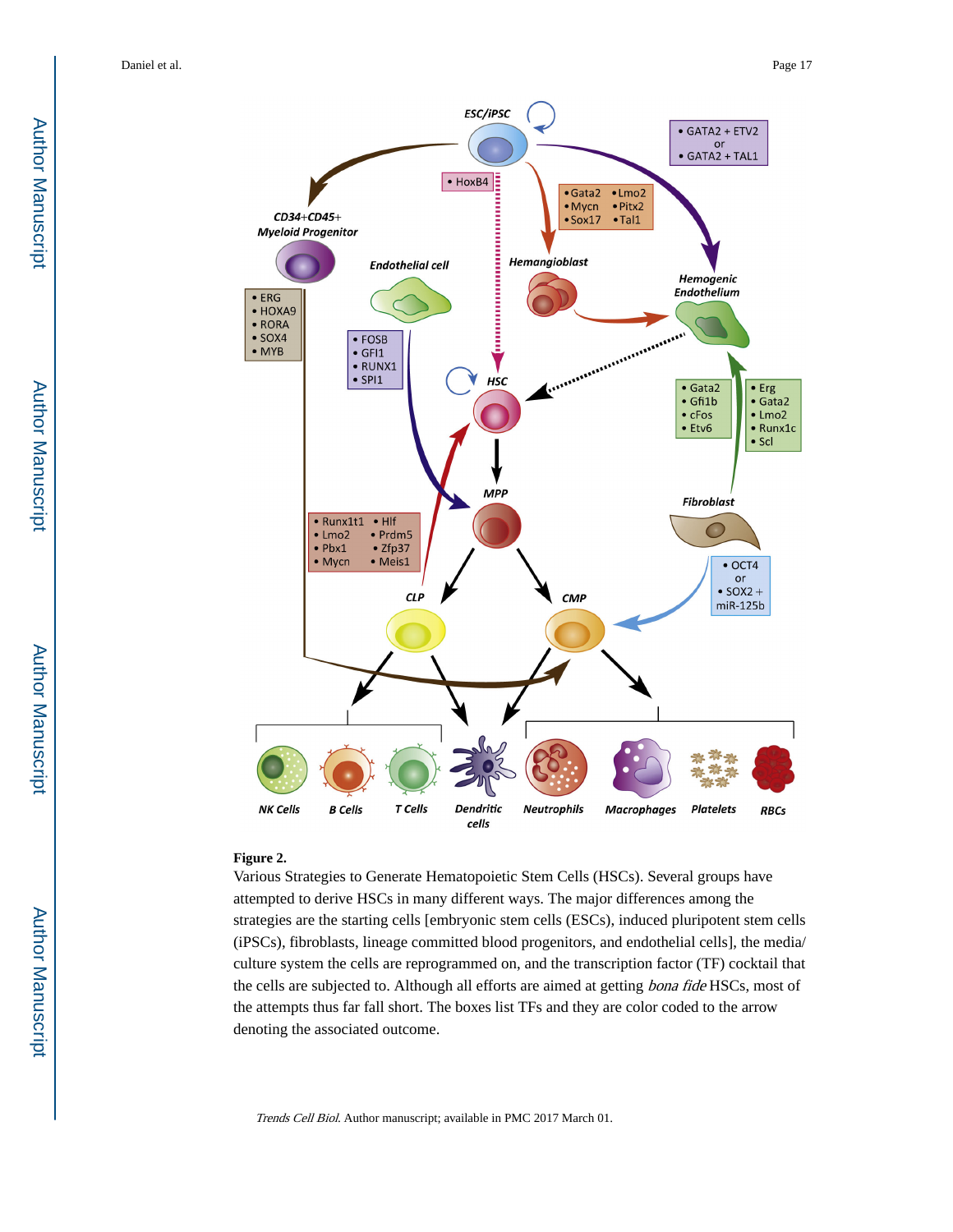| 'n     |
|--------|
|        |
|        |
|        |
|        |
|        |
| l<br>ī |
|        |
|        |
|        |
|        |
|        |
|        |
|        |
|        |
|        |
|        |
|        |
|        |
|        |
|        |
|        |
|        |
|        |
|        |
|        |
|        |
|        |
|        |
|        |
|        |
|        |
|        |
|        |
| ×      |
|        |
|        |
|        |
|        |
|        |

Author Manuscript

**Author Manuscript** 

Author Manuscript

Author Manuscript

**Table 1**

Strategies Attempting to Generate HSCs Strategies Attempting to Generate HSCs

| <b>Starting Cell</b>                               | TF Combo                                                     | Stroma                                           | Media                                                                            | CF-U | Lineage                                                                  | Engraft                   | Serial           | Comments                                                                                                                                                 | Refs                               |
|----------------------------------------------------|--------------------------------------------------------------|--------------------------------------------------|----------------------------------------------------------------------------------|------|--------------------------------------------------------------------------|---------------------------|------------------|----------------------------------------------------------------------------------------------------------------------------------------------------------|------------------------------------|
| Mouse Pluripotent Cells                            |                                                              |                                                  |                                                                                  |      |                                                                          |                           |                  |                                                                                                                                                          |                                    |
| Mouse ESCs                                         | HoxB4, Cdx4                                                  | mESCs on<br>MEFs, OP9                            | SCF, VEGF, TPO,<br>Fit3L                                                         | ↘    | Lymphoid<br>Erythroid<br>Myeloid                                         | ↘                         | ゝ                | Leukemia risk with HoxB4<br>transduced cells                                                                                                             | [56]                               |
| Mouse ESCs                                         | HoxB4                                                        | mESCs on<br>MEFs, OP9                            | FIt3L, SCF, TPO,<br>VEGF                                                         | ↘    | Lymphoid<br>Erythroid<br>Myeloid                                         | ↘                         | ↘                | Leukemia risk with HoxB4<br>transduced cells                                                                                                             | $[53]$                             |
| Mouse ESCs, fetal<br>fibroblasts<br>liver cells,   | Mycn, Pitx2,<br>Sox17, and Tal1<br>Gata2, Lmo2,              | Matrigel                                         | FGF                                                                              | ۷    | Smooth muscle<br>Megakaryocyte<br>Endothelium<br>Macrophage<br>Erythroid | $\mathbb{N}/\mathbb{A}^d$ | $\sum_{i=1}^{n}$ | No engraftment                                                                                                                                           | $[75]$                             |
| Mouse Somatic Cells                                |                                                              |                                                  |                                                                                  |      |                                                                          |                           |                  |                                                                                                                                                          |                                    |
| Mouse fibroblast                                   | Gata2, Gfi1b,<br>cFos, Etv6                                  | AFT024,<br>reaggregation<br>Gelatin,<br>placenta | $\begin{array}{l} \text{Myelocult, SCF,}\\ \text{Flt3L, IL-3, IL-6} \end{array}$ | ↘    | Erythroid Myeloid                                                        | ×                         | ×                | Engraftment not demonstrated                                                                                                                             | $[30]$                             |
| Mouse progenitors<br>effector cells<br>and myeloid | Runx1T1, Hlf,<br>Lmo2, Pbx1,<br>Zfp37, Prdm5,<br>Mycn, Meis1 | niche<br>In vivo                                 | $\mathsf I$                                                                      | ↘    | $\overline{AB}$                                                          | ゝ                         | ゝ                | mutations, epigenetic memory may<br>Several oncogenic TFs, in vivo<br>niche limits future study, not<br>applicable to hematopoietic<br>aid reprogramming | $[76]$                             |
| Mouse fibroblast                                   | Erg, Gata2,<br>Runx1c, Scl, Lmo2                             | ད<br>OP9<br>OP9-DL                               | SCF, IL-3, G-CSF,<br>CSF, IL-6, IL-11<br>TPO, EPO, M-                            | ↘    | Lymphoid (with p53<br>knockout cells)<br>Erythroid<br>Myeloid            | Short term                | ×                | No lymphoid cells unless p53 <sup>-/-</sup><br>cells used, p53 <sup>-/-</sup> cells increase<br>oncogenic risk, short-term<br>engraftment                | $[74]$                             |
| Human Pluripotent Cells                            |                                                              |                                                  |                                                                                  |      |                                                                          |                           |                  |                                                                                                                                                          |                                    |
| Human ESCs                                         | HOXB4                                                        | ESCs on<br>Human<br>MEFs                         | SCF, IL-3, IL-6,<br>FIt3L, G-CSF,<br>BMP4                                        | ↘    | Erythroid<br>Myeloid                                                     | $\sum_{i=1}^{n}$          | $\sum_{i=1}^{n}$ | engraftment, leukemia risk with<br>HoxB4 transduced cells<br>No lymphoid lineage or                                                                      | $[58]$                             |
| Human and Mouse<br>iPSCs                           | T                                                            | teratoma<br>In vivo                              |                                                                                  | ゝ    | Lymphoid<br>Erythroid<br>Myeloid                                         | ↘                         | ゝ                | contamination with oncogenic cells<br>Teratoma use increases risk of                                                                                     | [49]                               |
| Human and mouse<br>$LnK^{-/-}$ iPSCs               | $\overline{\phantom{a}}$                                     | In vivo teratoma                                 | $\,$ $\,$                                                                        | ゝ    | Lymphoid<br>Erythroid<br>Myeloid                                         | ゝ                         | ゝ                | contamination with oncogenic cells<br>Teratoma use increases risk of                                                                                     | $\begin{bmatrix} 51 \end{bmatrix}$ |
| $CD34+CD45+$ cells<br>Human ESC-<br>derived        | ERG, HOXA9,<br>RORA, SOX4,<br>MYB                            | ESCs<br>grown on<br>Matrigel<br>Human            | BMP4, SCF, Flt3L,<br>G-CSF, L-3                                                  | ↘    | Erythroid<br>Myeloid<br>Lymphoid (T cells <i>in vitro</i> )              | Short term                | X                | Short-term engraftment, no B cells,<br>T cells only acquired in vitro                                                                                    | [60]                               |